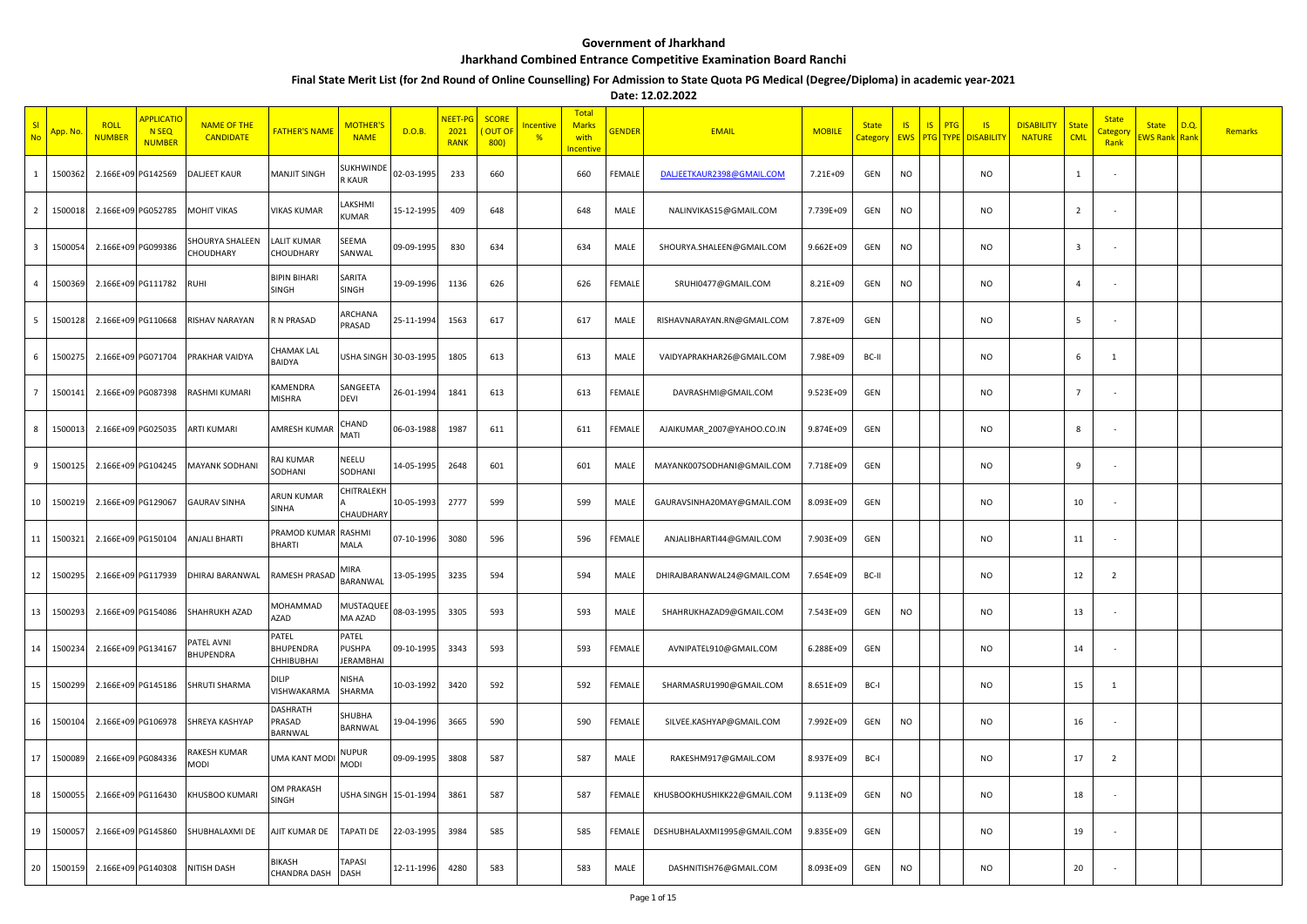| SI<br><b>No</b> | <mark>App. N</mark> o | <b>ROLL</b><br><b>NUMBER</b> | <b>APPLICATIO</b><br><b>N SEQ</b><br><b>NUMBER</b> | <b>NAME OF THE</b><br><b>CANDIDATE</b> | FATHER'S NAME                        | MOTHER'<br><b>NAME</b>                | D.O.B.     | NEET-I<br>2021<br><b>RANK</b> | <b>SCORE</b><br><b>OUT OF</b><br>800) | ncentive<br>$\frac{9}{6}$ | <b>Total</b><br><b>Marks</b><br>with<br><b>Incentive</b> | <b>GENDER</b> | <b>EMAIL</b>                         | <b>MOBILE</b> | <b>State</b><br>Category | IS        | $\overline{\mathsf{S}}$<br>PTG | $\overline{\mathsf{S}}$<br><b>EWS PTG TYPE DISABILITY</b> | <b>DISABILITY</b><br><b>NATURE</b> | <b>State</b><br><b>CML</b> | <b>State</b><br><mark>Catego</mark><br>Rank | <b>State</b><br><mark>EWS Rank Rank</mark> | D.Q | Remarks |
|-----------------|-----------------------|------------------------------|----------------------------------------------------|----------------------------------------|--------------------------------------|---------------------------------------|------------|-------------------------------|---------------------------------------|---------------------------|----------------------------------------------------------|---------------|--------------------------------------|---------------|--------------------------|-----------|--------------------------------|-----------------------------------------------------------|------------------------------------|----------------------------|---------------------------------------------|--------------------------------------------|-----|---------|
| 21              | 150016                | 2.166E+09 PG112390           |                                                    | PUJA DEY                               | UJJWAL KUMAR<br>DEY                  | <b>RUPALI DEY</b>                     | 08-03-1997 | 4327                          | 582                                   |                           | 582                                                      | FEMALE        | PUJA97717@GMAIL.COM                  | 9.772E+09     | BC-II                    |           |                                | NO                                                        |                                    | 21                         | $\overline{\mathbf{3}}$                     |                                            |     |         |
| 22              | 150012                | 2.166E+09 PG143002           |                                                    | ANU ANAND                              | SHASHI KANT<br><b>UPADHYAY</b>       | <b>PUSHPA</b><br><b>UPADHYAY</b>      | 19-01-1996 | 4791                          | 578                                   |                           | 578                                                      | FEMALE        | ANUANAND99AA@GMAIL.COM               | 7.87E+09      | GEN                      |           |                                | <b>NO</b>                                                 |                                    | 22                         |                                             |                                            |     |         |
| 23              | 150036                | 2.166E+09 PG110394           |                                                    | SHAMBHAVI DATTA                        | <b>RAVI DATTA</b>                    | MINNI RAN<br><b>AKHOURI</b><br>DATTA  | 28-02-1997 | 4804                          | 578                                   |                           | 578                                                      | FEMALE        | SHAMBHAVIDATTA@GMAIL.COM             | 9.801E+09     | GEN                      |           |                                | <b>NO</b>                                                 |                                    | 23                         |                                             |                                            |     |         |
| 24              | 150005                |                              | 2.166E+09 PG060425                                 | SAGAR SANGAM                           | SUBHASH<br>CHANDRA<br>PURBEY         | NIRMALA<br><b>DEVI</b>                | 05-06-1997 | 5141                          | 575                                   |                           | 575                                                      | MALE          | SSANGAM681@GMAIL.COM                 | 7.87E+09      | BC-I                     |           |                                | NO                                                        |                                    | 24                         | $\overline{\mathbf{3}}$                     |                                            |     |         |
| 25              | 150035                |                              | 2.166E+09 PG107630                                 | <b>BHAWNA KUMARI</b>                   | ANIL KUMAR<br>PODDAR                 | REENA<br><b>KUMARI</b>                | 05-03-1997 | 5526                          | 571                                   |                           | 571                                                      | FEMALE        | BHAVNA.ANA13@GMAIL.COM               | 7.765E+09     | GEN                      | <b>NO</b> |                                | NO                                                        |                                    | 25                         |                                             |                                            |     |         |
| 26              | 1500263               | 2.166E+09 PG055747           |                                                    | NIMISHA VATSANA                        | SATYA NARAYAN<br>MAHTO               | SHASHI<br>MAHTO                       | 22-11-1995 | 13575                         | 519                                   | 10%                       | 570.9                                                    | FEMALE        | NIMISHAVATSANA@GMAIL.COM             | 7.25E+09      | BC-I                     |           |                                | <b>NO</b>                                                 |                                    | 26                         | $\overline{4}$                              |                                            |     |         |
| 27              | 1500176               | 2.166E+09 PG155775           |                                                    | AKANKSHA RANI                          | LALCHAND SAHU                        | SUSHMA<br><b>KUMARI</b>               | 30-08-1996 | 5750                          | 570                                   |                           | 570                                                      | FEMALE        | AKANKSHADEAR30@GMAIL.COM             | 9.694E+09     | BC-I                     |           |                                | <b>NO</b>                                                 |                                    | 27                         | - 5                                         |                                            |     |         |
| 28              | 150002                |                              | 2.166E+09 PG029548                                 | AMRITA SHRUTI                          | AMARENDRA<br>NARAYAN JHA             | SUNILA JHA                            | 17-07-1989 | 5914                          | 568                                   |                           | 568                                                      | FEMALE        | AMRITASHRUTI89@GMAIL.COM             | 6.204E+09     | GEN                      |           |                                | <b>NO</b>                                                 |                                    | 28                         |                                             |                                            |     |         |
| 29              | 150012                | 2.166E+09 PG087293           |                                                    | AMAN KESHRI                            | RAVINDRA<br>KESHRI                   | ANJU KESHRI                           | 05-10-1997 | 6292                          | 565                                   |                           | 565                                                      | MALE          | AMANKESHRI68@GMAIL.COM               | 9.771E+09     | BC-II                    |           |                                | <b>NO</b>                                                 |                                    | 29                         | $\overline{4}$                              |                                            |     |         |
| 30              | 150019                | 2.166E+09 PG156104           |                                                    | MUKESH KUMAR                           | SHIV NARAYAN<br>DARBEY               | URMILA<br><b>DEVI</b>                 | 20-11-1985 | 34408                         | 434                                   | 30%                       | 564.2                                                    | MALE          | MUKESH05RIMS@GMAIL.COM               | 7.004E+09     | BC-II                    |           |                                | <b>NO</b>                                                 |                                    | 30                         | - 5                                         |                                            |     |         |
| 31              | 150011                | 2.166E+09 PG116870           |                                                    | YASWANT KUMAR                          | KARTIK PRASAD<br>NAYAK               | SAROJ DEVI                            | 20-12-1994 | 6521                          | 563                                   |                           | 563                                                      | MALE          | KYASWANT905@GMAIL.COM                | 9.835E+09     | GEN                      | <b>NO</b> |                                | NO                                                        |                                    | 31                         |                                             |                                            |     |         |
| 32              | 150005                | 2.166E+09 PG129830           |                                                    | <b>KM MANISHA</b>                      | NARVADESHWAR ASHA<br><b>UPADHYAY</b> | <b>UPADHYAY</b>                       | 21-12-1995 | 6650                          | 562                                   |                           | 562                                                      | FEMALE        | DR.VKP92@GMAIL.COM                   | 9.906E+09     | GEN                      |           |                                | <b>NO</b>                                                 |                                    | 32                         |                                             |                                            |     |         |
| 33              | 150012                | 2.166E+09 PG058514           |                                                    | JAWAIRIA JABEEN                        | JAINUL ANSARI                        | OHRA<br>KHATOON                       | 01-07-1994 | 6681                          | 562                                   |                           | 562                                                      | FEMALE        | JAWAIRIA.JJ94@GMAIL.COM              | 7.08E+09      | GEN                      |           |                                | NO                                                        |                                    | 33                         |                                             |                                            |     |         |
| 34              | 150020                | 2.166E+09 PG085061           |                                                    | <b>KAMAL NAYAN</b>                     | SANJAY KUMAR<br>SINGH                | <b>RAJNI DEVI</b>                     | 09-01-1996 | 6813                          | 561                                   |                           | 561                                                      | MALE          | KAMALNAYAN001@GMAIL.COM              | 7.209E+09     | GEN                      |           |                                | NO                                                        |                                    | 34                         |                                             |                                            |     |         |
| 35              | 150002                | 2.166E+09 PG006068           |                                                    | RAHUL KUMAR<br>TRIPATHI                | HALDHAR<br>TRIPATHI                  | <b>VIMLA DEVI</b>                     | 04-11-1991 | 6868                          | 560                                   |                           | 560                                                      | MALE          | TRIPATHIRAHULENERGETIC@GMAIL.CO<br>м | 7.979E+09     | GEN                      |           |                                | <b>NO</b>                                                 |                                    | 35                         |                                             |                                            |     |         |
| 36              | 1500244               | 2.166E+09 PG158963           |                                                    | GAURAV KUMAR<br>SHUKLA                 | SHASHIKANT<br>SHUKLA                 | VEENA DEVI                            | 07-11-1995 | 7019                          | 560                                   |                           | 560                                                      | MALE          | GAURAVSHUKLA369@GMAIL.COM            | 7.739E+09     | GEN                      | YES       |                                | <b>NO</b>                                                 |                                    | 36                         |                                             | 1                                          |     |         |
| 37              | 150009                | 2.166E+09 PG050086           |                                                    | LINCON                                 | SHANKAR<br>PRASAD SINGH              | POONAM<br>SINGH                       | 22-10-1996 | 7457                          | 556                                   |                           | 556                                                      | MALE          | DRLINCON@OUTLOOK.COM                 | 8.092E+09     | GEN                      |           |                                | NO                                                        |                                    | 37                         |                                             |                                            |     |         |
| 38              | 1500361               |                              | 2.166E+09 PG139440                                 | <b>ALOK KUMAR</b>                      | AWADH NARESH                         | PHOOL MAT                             | 10-02-1994 | 7979                          | 552                                   |                           | 552                                                      | MALE          | ALOK.KUMAR581@GMAIL.COM              | 8.757E+09     | GEN                      |           |                                | NO                                                        |                                    | 38                         |                                             |                                            |     |         |
| 39              | 1500031               | 2.166E+09 PG039465           |                                                    | SHRUTI P<br>SHIRODKAR                  | PANDHRINATH<br>SHRIPATI<br>SHIRODKAR | HEMLATA<br>PANDHRINA 08-11-1994<br>TH |            | 8446                          | 550                                   |                           | 550                                                      | FEMALE        | HEM1791@GMAIL.COM                    | 9.43E+09      | GEN                      |           |                                | <b>NO</b>                                                 |                                    | 39                         |                                             |                                            |     |         |
| 40              | 1500092               |                              | 2.166E+09 PG105703                                 | PARIDHI NAMAN                          | S.K.P YADAV                          | ANJALI                                | 10-02-1994 | 8478                          | 549                                   |                           | 549                                                      | FEMALE        | NAMANPARIDHI@GMAIL.COM               | 7.32E+09      | GEN                      | <b>NO</b> |                                | <b>NO</b>                                                 |                                    | 40                         |                                             |                                            |     |         |
| 41              | 150007                |                              | 2.166E+09 PG119610                                 | <b>FUZAIL AKRAM</b>                    | KHURSHEED<br>AKRAM                   | NOORJEHAN 21-09-1994                  |            | 8480                          | 549                                   |                           | 549                                                      | MALE          | KAIFAKRAM21@GMAIL.COM                | 8.789E+09     | GEN                      |           |                                | <b>NO</b>                                                 |                                    | 41                         |                                             |                                            |     |         |
| 42              | 1500068               |                              | 2.166E+09 PG033413                                 | PRIYA KUMARI                           | ARUN KUMAR                           | CHANDA<br>DEVI                        | 12-03-1995 | 8602                          | 548                                   |                           | 548                                                      | FEMALE        | DRHONEYPRIYA44@GMAIL.COM             | 9.772E+09     | BC-I                     |           |                                | <b>NO</b>                                                 |                                    | 42                         | 6                                           |                                            |     |         |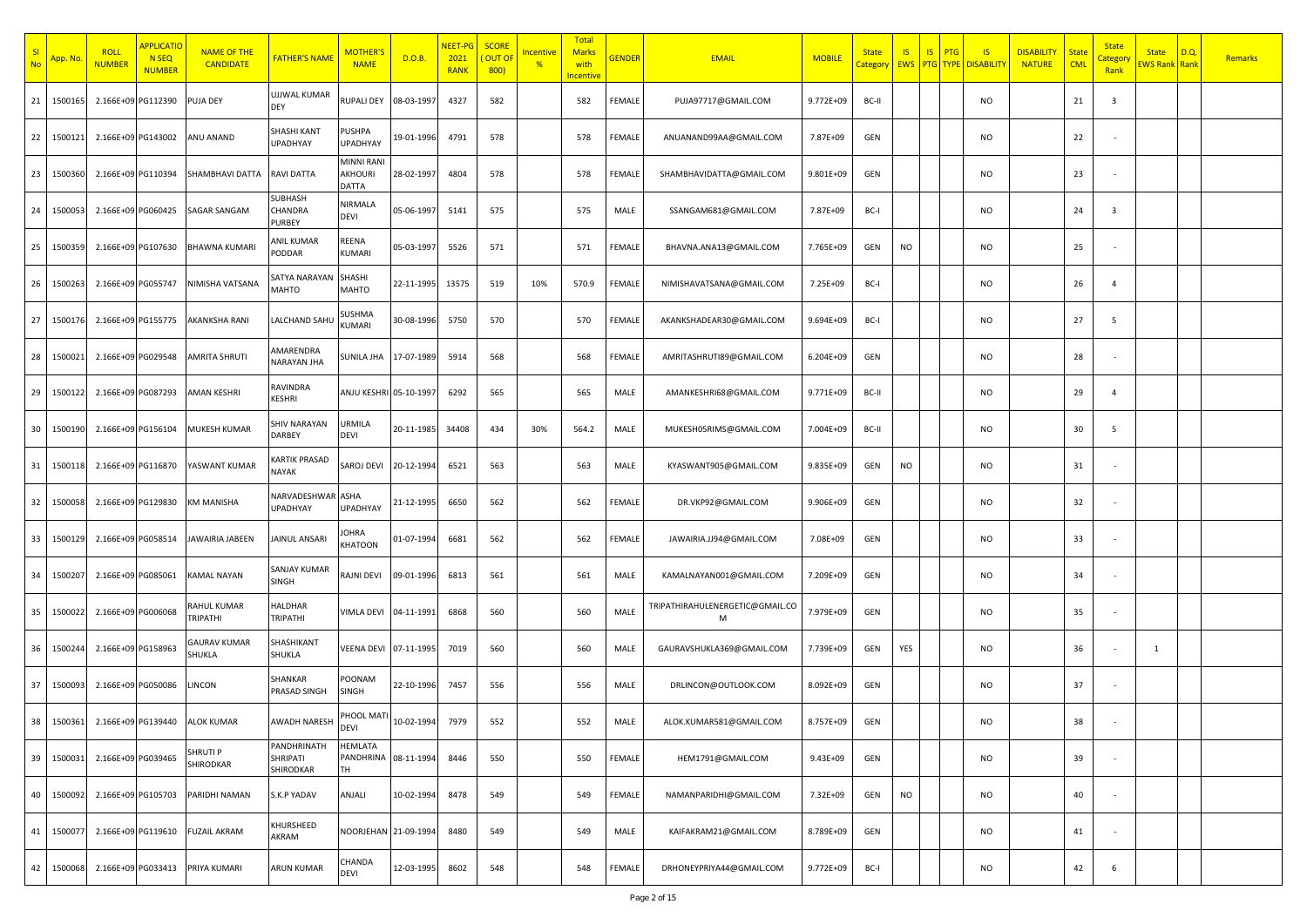| SI<br><b>No</b> | <mark>App. N</mark> o | <b>ROLL</b><br><b>NUMBER</b> | <b>APPLICATIO</b><br><b>N SEQ</b><br><b>NUMBER</b> | <b>NAME OF THE</b><br><b>CANDIDATE</b> | FATHER'S NAME                     | MOTHER'<br><b>NAME</b>              | D.O.B.     | NEET-I<br>2021<br><b>RANK</b> | <b>SCORE</b><br><b>OUT OF</b><br>800) | ncentive<br>$\frac{9}{6}$ | Total<br><b>Marks</b><br>with<br><b>Incentive</b> | <b>GENDER</b> | <b>EMAIL</b>                        | <b>MOBILE</b> | <b>State</b><br>Category | IS        | $\overline{\mathsf{S}}$<br>PTG | $\overline{\mathsf{S}}$<br><b>EWS PTG TYPE DISABILITY</b> | <b>DISABILITY</b><br><b>NATURE</b> | <b>State</b><br><b>CML</b> | <b>State</b><br><mark>Catego</mark><br>Rank | <b>State</b><br><mark>EWS Rank Rank</mark> | D.Q | Remarks |
|-----------------|-----------------------|------------------------------|----------------------------------------------------|----------------------------------------|-----------------------------------|-------------------------------------|------------|-------------------------------|---------------------------------------|---------------------------|---------------------------------------------------|---------------|-------------------------------------|---------------|--------------------------|-----------|--------------------------------|-----------------------------------------------------------|------------------------------------|----------------------------|---------------------------------------------|--------------------------------------------|-----|---------|
| 43              | 150006                |                              | 2.166E+09 PG132270                                 | SRISHTI KHERA                          | <b>SUNIL KHERA</b>                | SHWETA<br>KHERA                     | 25-09-1994 | 8742                          | 547                                   |                           | 547                                               | FEMALE        | SRISHTIKHERA@GMAIL.COM              | 9.812E+09     | GEN                      |           |                                | NO                                                        |                                    | 43                         |                                             |                                            |     |         |
| 44              | 150009                | 2.166E+09 PG060073           |                                                    | <b>ILIKA BHARTI</b>                    | PRAKASH GUPTA                     | NISHA<br><b>GUPTA</b>               | 21-12-1993 | 8884                          | 546                                   |                           | 546                                               | FEMALE        | ILIKABHARTI93@GMAIL.COM             | 7.004E+09     | BC-I                     |           |                                | <b>NO</b>                                                 |                                    | 44                         | $\overline{7}$                              |                                            |     |         |
| 45              | 150027                | 2.166E+09 PG154249           |                                                    | ABHISHEK SHARMA                        | OM PRAKASH<br>SHARMA              | <b>PUSHPA</b><br><b>DEVI</b>        | 18-08-1996 | 8976                          | 546                                   |                           | 546                                               | MALE          | ABHISHEK2014BANTI@GMAIL.COM         | 7.743E+09     | GEN                      |           |                                | <b>NO</b>                                                 |                                    | 45                         |                                             |                                            |     |         |
| 46              | 150018                | 2.166E+09 PG138623           |                                                    | SOURABH KUMAR                          | NARAYAN<br>KUMAR JHA              | CHANDA JHA 25-04-1995               |            | 9064                          | 545                                   |                           | 545                                               | MALE          | SOURABHBABA7@GMAIL.COM              | 9.155E+09     | GEN                      | NO        |                                | NO                                                        |                                    | 46                         |                                             |                                            |     |         |
| 47              | 1500041               | 2.166E+09 PG100244           |                                                    | SAMEEKSHA<br>SONTHALIA                 | MAHESH<br>SONTHALIA               | SANDHYA<br>SONTHALIA                | L7-08-1998 | 9216                          | 545                                   |                           | 545                                               | FEMALE        | SSONTHALIA18@GMAIL.COM              | 9.118E+09     | GEN                      |           |                                | NO                                                        |                                    | 47                         |                                             |                                            |     |         |
| 48              | 1500167               | 2.166E+09 PG128798           |                                                    | SHIWANI KUMARI                         | KAILASH PATI<br>MANDAL            | <b>KIRAN DEVI</b>                   | 20-10-1994 | 9262                          | 544                                   |                           | 544                                               | FEMALE        | MYINBOX.POOJA@GMAIL.COM             | 7.251E+09     | BC-I                     |           |                                | <b>NO</b>                                                 |                                    | 48                         | 8                                           |                                            |     |         |
| 49              | 1500174               |                              | 2.166E+09 PG140005                                 | <b>RISHAV RAJ</b>                      | RAM SHANKAR<br><b>SINGH</b>       | <b>RUBY SINGH</b>                   | 29-04-1996 | 9319                          | 544                                   |                           | 544                                               | MALE          | PEACERISHAV@GMAIL.COM               | 7.489E+09     | GEN                      | <b>NO</b> |                                | <b>NO</b>                                                 |                                    | 49                         |                                             |                                            |     |         |
| 50              | 150005                |                              | 2.166E+09 PG063412                                 | RITIKA RAJ                             | RAJESH KUMAR                      | KANCHAN<br>MALA                     | 05-03-1995 | 9437                          | 543                                   |                           | 543                                               | FEMALE        | RAJ95RITIKA@GMAIL.COM               | $9.11E + 09$  | GEN                      |           |                                | <b>NO</b>                                                 |                                    | 50                         |                                             |                                            |     |         |
| 51              | 1500108               |                              | 2.166E+09 PG167172                                 | V RUCHIKA                              | <b>VIJAY TARA</b>                 | USHA<br>KUMARI                      | 09-12-1992 | 9565                          | 542                                   |                           | 542                                               | FEMALE        | VRCHK912@GMAIL.COM                  | 9.473E+09     | SC                       |           |                                | <b>NO</b>                                                 |                                    | 51                         | 1                                           |                                            |     |         |
| 52              | 150012                |                              | 2.166E+09 PG093275                                 | OM PRAKASH JHA                         | PARMANAND<br>IНA                  | MANDAKIN<br>JHA                     | 05-04-1995 | 9681                          | 541                                   |                           | 541                                               | MALE          | ASHUTOSHJHA92@GMAIL.COM             | 9.162E+09     | GEN                      |           |                                | <b>NO</b>                                                 |                                    | 52                         |                                             |                                            |     |         |
| 53              | 150032                | 2.166E+09 PG126083           |                                                    | PRASHANT PANDEY                        | MANOJ KUMAR<br>PANDEY             | SANDHYA<br><b>DEVI</b>              | 15-07-1997 | 9710                          | 541                                   |                           | 541                                               | MALE          | PANDEY25.PRASHANT@GMAIL.COM         | 8.21E+09      | GEN                      |           |                                | NO                                                        |                                    | 53                         |                                             |                                            |     |         |
| 54              | 150003                | 2.166E+09 PG100604           |                                                    | UROOS IZHAR                            | <b>IZHAR AHMAD</b>                | SHAGUFTA<br>PARVEEN                 | 05-01-1996 | 9742                          | 541                                   |                           | 541                                               | FEMALE        | UROOSIZHAR3@GMAIL.COM               | 7.857E+09     | GEN                      |           |                                | <b>NO</b>                                                 |                                    | 54                         |                                             |                                            |     |         |
| 55              | 150035                | 2.166E+09 PG117844           |                                                    | ANITA KUMARI                           | SATYANARAYAN<br>RABIDAS           | <b>BASANTI</b><br>DEVI              | 06-03-1996 | 10131                         | 539                                   |                           | 539                                               | FEMALE        | ANITASGR96@GMAIL.COM                | 8.874E+09     | SC                       |           |                                | NO                                                        |                                    | 55                         | $\overline{2}$                              |                                            |     |         |
| 56              | 150003                | 2.166E+09 PG059791           |                                                    | PRATEEK PANDEY                         | DRONACHARYA<br>PANDEY             | <b>PUSHPA</b><br>PANDEY             | 20-10-1993 | 10199                         | 538                                   |                           | 538                                               | MALE          | PRATEEKPANDEY93@GMAIL.COM           | 6.395E+09     | GEN                      | YES       |                                | NO                                                        |                                    | 56                         |                                             | $\overline{2}$                             |     |         |
| 57              | 150001                | 2.166E+09 PG068759           |                                                    | FAHAD NAAZ                             | <b>RFAN AHMAD</b>                 | TAHZIBUN<br>NISHA                   | 22-12-1995 | 10450                         | 537                                   |                           | 537                                               | FEMALE        | ALISANAAZ786@GMAIL.COM              | 6.204E+09     | GEN                      | <b>NO</b> |                                | <b>NO</b>                                                 |                                    | 57                         |                                             |                                            |     |         |
| 58              | 1500086               | 2.166E+09 PG059067           |                                                    | PRINCE KUMAR<br>SINGH                  | <b>RANJIT KUMAR</b><br>SINGH      | MIRA DEVI                           | 28-01-1996 | 10494                         | 536                                   |                           | 536                                               | MALE          | PRINCE2811996@GMAIL.COM             | 9.163E+09     | GEN                      |           |                                | <b>NO</b>                                                 |                                    | 58                         |                                             |                                            |     |         |
| 59              | 1500045               | 2.166E+09 PG132572           |                                                    | <b>HIMANSHU PANDEY</b>                 | SATINDRA NATH<br>PANDEY           | <b>VINA</b><br>PANDEY               | 12-09-1994 | 10534                         | 536                                   |                           | 536                                               | MALE          | HIMANSHUP389@GMAIL.COM              | 8.789E+09     | GEN                      |           |                                | NO                                                        |                                    | 59                         |                                             |                                            |     |         |
| 60 l            | 1500342               | 2.166E+09 PG139364           |                                                    | <b>DIKSHA KUMARI</b>                   | UMESH KUMAR<br><b>SUDHAKAR</b>    | ARCHANA<br>SUDHAKAR                 | 29-04-1994 | 10743                         | 535                                   |                           | 535                                               | FEMALE        | DIKSHATUNI@GMAIL.COM                | $9.57E + 09$  | GEN                      |           |                                | <b>NO</b>                                                 |                                    | 60                         |                                             |                                            |     |         |
| 61              | 1500146               | 2.166E+09 PG146177           |                                                    | <b>SADAF KHAN</b>                      | <b>SHAUKAT KHAN</b>               | RUKSHANA<br>KHAN                    | 19-07-1994 | 10927                         | 534                                   |                           | 534                                               | FEMALE        | SADAF.KHAN199476@GMAIL.COM          | 8.596E+09     | GEN                      |           |                                | <b>NO</b>                                                 |                                    | 61                         |                                             |                                            |     |         |
| 62              | 1500311               |                              | 2.166E+09 PG152124                                 | <b>DEEPAK KUMAR</b>                    | KAMAKHYA<br>SINGH                 | <b>DURGAWAT</b><br><b>DEVI</b>      | 01-01-1996 | 11039                         | 533                                   |                           | 533                                               | MALE          | HARIOMTRADERSDHANBAD1@GMAIL.C<br>OM | 7.051E+09     | GEN                      |           |                                | <b>NO</b>                                                 |                                    | 62                         |                                             |                                            |     |         |
| 63              | 1500044               |                              | 2.166E+09 PG132831                                 | <b>BHAVESH TIWARI</b>                  | AJAY SHANKAR<br>TIWARI            | SHRADDHA<br><b>BHARTI</b><br>TIWARI | 27-02-1995 | 11064                         | 533                                   |                           | 533                                               | MALE          | TIWBHAVESH@GMAIL.COM                | 7.073E+09     | GEN                      |           |                                | <b>NO</b>                                                 |                                    | 63                         |                                             |                                            |     |         |
| 64              | 1500153               |                              | 2.166E+09 PG158492                                 | <b>VIKAS ANAND</b>                     | SHASHI<br>BHUSHAN<br>PRASAD SINHA | KALINDI<br><b>DEVI</b>              | 17-09-1991 | 11551                         | 530                                   |                           | 530                                               | MALE          | VIKAS.ROCK17@GMAIL.COM              | 7.278E+09     | GEN                      |           |                                | <b>NO</b>                                                 |                                    | 64                         |                                             |                                            |     |         |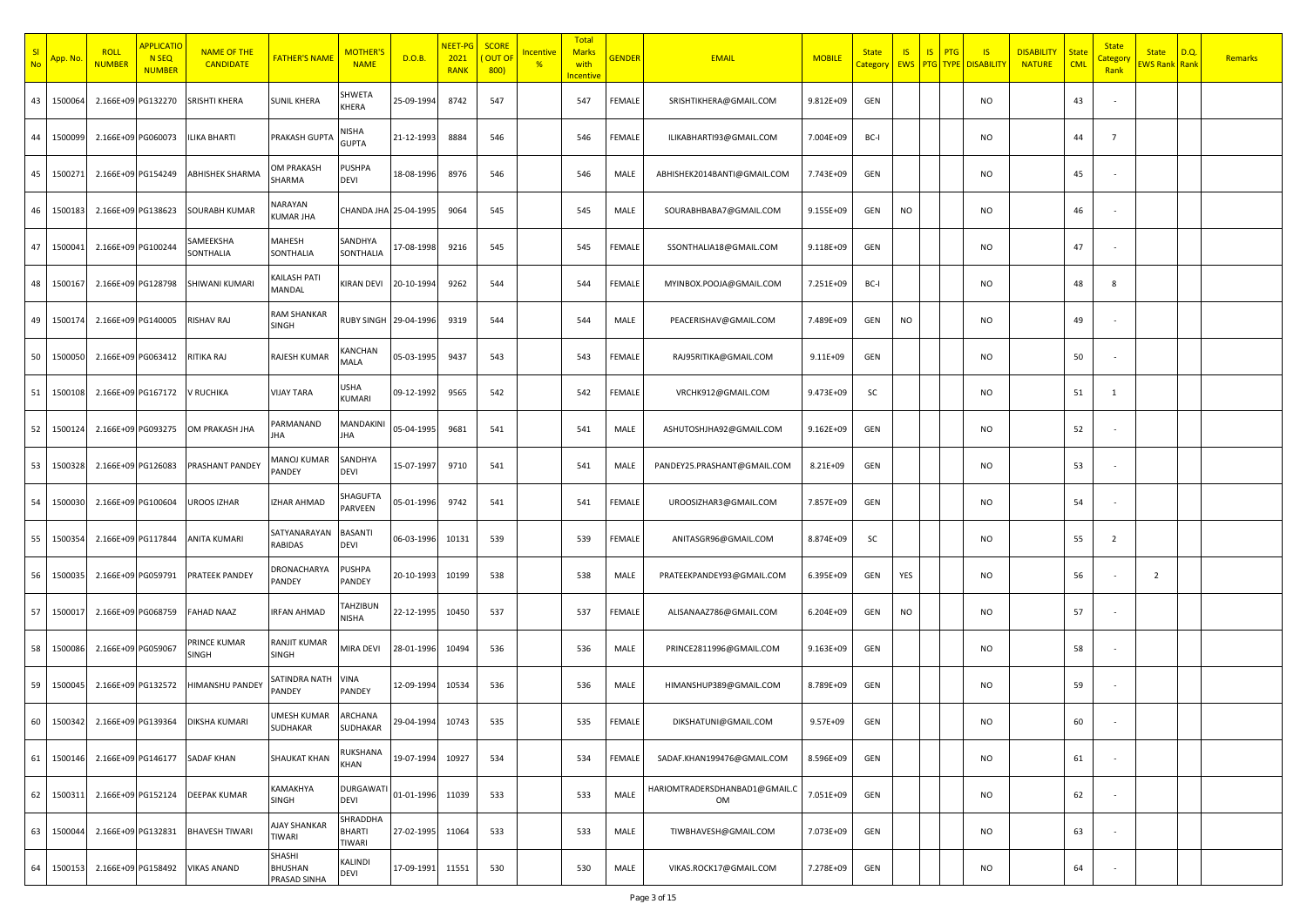| SI<br><b>No</b> | <mark>App. Nc</mark> | <b>ROLL</b><br><b>NUMBER</b> | <b>APPLICATIO</b><br><b>N SEQ</b><br><b>NUMBER</b> | <b>NAME OF THE</b><br><b>CANDIDATE</b> | <b>FATHER'S NAME</b>                   | <b>MOTHER'</b><br><b>NAME</b> | D.O.B.     | <b>NEET-PG</b><br>2021<br><b>RANK</b> | <b>SCORE</b><br>OUT OI<br>800) | ncentive<br>$\frac{9}{6}$ | <b>Total</b><br><b>Marks</b><br>with<br><b>Incentive</b> | <mark>GENDER</mark> | <b>EMAIL</b>                 | <b>MOBILE</b> | <b>State</b><br>Category | <b>IS</b><br><b>EWS</b> | IS<br>PTG<br><b>PTG</b> TYPE | IS<br><b>DISABILITY</b> | <b>DISABILITY</b><br><b>NATURE</b> | <b>State</b><br><b>CML</b> | <b>State</b><br><b>Category</b><br>Rank | <b>State</b><br><b>EWS Rank Rank</b> | D.Q. | <b>Remarks</b> |
|-----------------|----------------------|------------------------------|----------------------------------------------------|----------------------------------------|----------------------------------------|-------------------------------|------------|---------------------------------------|--------------------------------|---------------------------|----------------------------------------------------------|---------------------|------------------------------|---------------|--------------------------|-------------------------|------------------------------|-------------------------|------------------------------------|----------------------------|-----------------------------------------|--------------------------------------|------|----------------|
| 65              | 1500222              | 2.166E+09 PG159319           |                                                    | <b>KASH AMAN</b>                       | <b>BINOD KUMAR</b><br>YADAV            | SEEMA DEV                     | 08-11-1992 | 11758                                 | 529                            |                           | 529                                                      | MALE                | AKASHAMAN18@GMAIL.COM        | 7.859E+09     | GEN                      |                         |                              | <b>NO</b>               |                                    | 65                         |                                         |                                      |      |                |
| 66              | 1500056              | 2.166E+09 PG082238           |                                                    | KISHLAY                                | <b>BINOD KUMAR</b><br>SHARMA           | BABY<br>SHARMA                | 27-03-1995 | 12012                                 | 527                            |                           | 527                                                      | MALE                | KISHLAY2794@GMAIL.COM        | 7.97E+09      | GEN                      |                         |                              | <b>NO</b>               |                                    | 66                         |                                         |                                      |      |                |
| 67              | 1500109              | 2.166E+09 PG100993           |                                                    | RANVIJAY KUMAR                         | DEVANAND<br>PRASAD                     | SHANTI DEVI 09-09-1996        |            | 12092                                 | 527                            |                           | 527                                                      | MALE                | RANADPS09091996@GMAIL.COM    | 7.251E+09     | BC-I                     |                         |                              | <b>NO</b>               |                                    | 67                         | 9                                       |                                      |      |                |
| 68              | 1500136              | 2.166E+09 PG095367           |                                                    | RESHMA YADAV                           | BASUDEO<br>PRASAD YADAV                | BINA YADAV 14-12-1995         |            | 12159                                 | 527                            |                           | 527                                                      | FEMALE              | DRRESHMAYADAV14@GMAIL.COM    | 7.98E+09      | GEN                      | <b>NO</b>               |                              | NO                      |                                    | 68                         |                                         |                                      |      |                |
| 69              | 1500015              | 2.166E+09 PG025017           |                                                    | RAJAN KUMAR<br>MEHTA                   | <b>BIGAN MAHTO</b>                     | <b>BINDA DEVI</b>             | 15-05-1992 | 12171                                 | 526                            |                           | 526                                                      | MALE                | RAJANKUMAR.PML@GMAIL.COM     | 9.305E+09     | BC-II                    |                         |                              | <b>NO</b>               |                                    | 69                         | 6                                       |                                      |      |                |
| 70              | 1500240              | 2.166E+09 PG129140           |                                                    | <b>ABHIJEET ANAND</b>                  | SHISHIR KUMAR<br><b>MISHRA</b>         | SAROJ DEVI                    | 12-06-1992 | 12474                                 | 525                            |                           | 525                                                      | MALE                | DRANANDABHIJEET12@GMAIL.COM  | 6.205E+09     | GEN                      |                         |                              | <b>NO</b>               |                                    | 70                         |                                         |                                      |      |                |
| 71              | 1500115              | 2.166E+09 PG156445           |                                                    | SHIVAM BARANWAI                        | <b>ONKAR PRASAD</b><br>BARANWAL        | SHASHI<br>BARANWAL            | 20-01-1996 | 12601                                 | 525                            |                           | 525                                                      | MALE                | SHIVAM96BARANWAL@GMAIL.COM   | 7.005E+09     | GEN                      |                         |                              | NO                      |                                    | 71                         |                                         |                                      |      |                |
| 72              | 1500132              | 2.166E+09 PG109328           |                                                    | MD TAUSIF ALAM                         | MD MAHMOOD<br><b>ALAM</b>              | SALMA<br><b>SITARA</b>        | 22-01-1994 | 12988                                 | 522                            |                           | 522                                                      | MALE                | TSF14318@GMAIL.COM           | 7.904E+09     | BC-II                    |                         |                              | <b>NO</b>               |                                    | 72                         | $\overline{7}$                          |                                      |      |                |
| 73              | 1500116              | 2.166E+09 PG153455           |                                                    | PRIYA MISHRA                           | <b>KAPIL DEV</b><br><b>MISHRA</b>      | MADHUBAI<br>A DEVI            | 17-01-1995 | 13103                                 | 521                            |                           | 521                                                      | FEMALE              | PRIYAAMISHRA17@GMAIL.COM     | 9.955E+09     | GEN                      | YES                     |                              | <b>NO</b>               |                                    | 73                         |                                         | $\overline{\mathbf{3}}$              |      |                |
| 74              | 1500016              | 2.166E+09 PG123381           |                                                    | PARIJAT MISHRA                         | <b>SUBODH KUMAR</b><br><b>MISHRA</b>   | ANURUPA<br>MISHRA             | 11-01-1996 | 13287                                 | 521                            |                           | 521                                                      | MALE                | PMPARIJATMISHRA@GMAIL.COM    | 7.483E+09     | GEN                      | <b>NO</b>               |                              | NO                      |                                    | 74                         |                                         |                                      |      |                |
| 75              | 1500106              | 2.166E+09 PG024113           |                                                    | PRAGYA                                 | <b>RAKESH KUMAR</b>                    | GEETA<br>SINGH                | 06-03-1995 | 13457                                 | 520                            |                           | 520                                                      | FEMALE              | PRAGYA0271@GMAIL.COM         | 9.304E+09     | GEN                      | <b>NO</b>               |                              | NO                      |                                    | 75                         |                                         |                                      |      |                |
| 76              | 150027               | 2.166E+09 PG166985           |                                                    | ANUPRIYA KUMARI                        | SANJEEV KUMAR<br><b>BHAGAT</b>         | <b>AMITA LATA</b>             | 15-08-1993 | 13678                                 | 519                            |                           | 519                                                      | FEMALE              | ANUPRIYA12RIMS@GMAIL.COM     | 6.202E+09     | BC-II                    |                         |                              | NO                      |                                    | 76                         | 8                                       |                                      |      |                |
| 77              | 1500246              | 2.166E+09 PG132551           |                                                    | MAAHAM FATMA                           | S AHMAD FATMI                          | SHAGUFTA<br>FATMI             | 19-08-1994 | 13823                                 | 518                            |                           | 518                                                      | FEMALE              | FATMAMAAHAM@GMAIL.COM        | 7.061E+09     | GEN                      |                         |                              | NO                      |                                    | 77                         |                                         |                                      |      |                |
| 78              | 150022               | 2.166E+09 PG116716           |                                                    | SEEMA KUMARI                           | SUDARSHAN<br>PRASAD SINGH              | ARCHANA<br>SINGH              | 26-11-1995 | 13900                                 | 517                            |                           | 517                                                      | FEMALE              | SEEMA123RANU@GMAIL.COM       | 7.08E+09      | GEN                      |                         |                              | NO                      |                                    | 78                         |                                         |                                      |      |                |
| 79              | 1500352              | 2.166E+09 PG169032           |                                                    | CH VIJAY MANOHAR                       | CH SRINIVASA<br><b>RAO</b>             | CH ANU<br>RADHA               | 31-03-1996 | 13905                                 | 517                            |                           | 517                                                      | MALE                | IMVMANOHAR@GMAIL.COM         | 8.34E+09      | GEN                      |                         |                              | <b>NO</b>               |                                    | 79                         |                                         |                                      |      |                |
| 80              | 1500069              | 2.166E+09 PG099662           |                                                    | ABHISHEK KUMAR<br>SAW                  | <b>BIRENDRA SAW</b>                    | JAISRI DEVI                   | 23-09-1996 | 13919                                 | 517                            |                           | 517                                                      | MALE                | AKSAW1995@YAHOO.IN           | 9.835E+09     | BC-I                     |                         |                              | NO                      |                                    | 80                         | 10                                      |                                      |      |                |
| 81              | 1500169              | 2.166E+09 PG100871           |                                                    | <b>KRITIKA SRIVASTAVA</b>              | RAVINDRA<br><b>KUMAR</b><br>SRIVASTAVA | SHOBHA<br><b>SRIVASTAVA</b>   | 25-05-1995 | 13956                                 | 517                            |                           | 517                                                      | FEMALE              | DRKRITIKA25@GMAIL.COM        | 7.21E+09      | GEN                      | YES                     |                              | NO                      |                                    | 81                         |                                         | $\overline{4}$                       |      |                |
|                 | 82 1500353           | 2.166E+09 PG112471           |                                                    | ANSHU                                  | AMRENDRA<br><b>KUMAR</b>               | KALPANA                       | 09-10-1982 | 14045                                 | 516                            |                           | 516                                                      | FEMALE              | ANSHUSINGHPMCH.006@GMAIL.COM | 8.211E+09     | GEN                      | YES                     |                              | <b>NO</b>               |                                    | 82                         |                                         | 5                                    |      |                |
| 83              | 1500373              |                              | 2.166E+09 PG116872                                 | KUMARI JAHNAVI                         | <b>RATAN JHA</b>                       | <b>MUNNI JHA</b>              | 10-03-1995 | 14164                                 | 516                            |                           | 516                                                      | FEMALE              | JHNV031@GMAIL.COM            | 7.631E+09     | GEN                      |                         |                              | <b>NO</b>               |                                    | 83                         |                                         |                                      |      |                |
| 84              | 1500323              | 2.166E+09 PG124895           |                                                    | <b>VIKASH KUMAR</b>                    | MAHESH KUMAR BABY RANI                 |                               | 25-08-1991 | 14241                                 | 515                            |                           | 515                                                      | MALE                | VIKAASHH41@GMAIL.COM         | 7.871E+09     | BC-I                     |                         |                              | <b>NO</b>               |                                    | 84                         | 11                                      |                                      |      |                |
| 85              | 1500081              | 2.166E+09 PG157288           |                                                    | RAKESH RANJAN                          | <b>MAHENDRA</b><br>PRASAD<br>KUSHWAHA  | <b>SUNITA DEVI 25-05-1993</b> |            | 14249                                 | 515                            |                           | 515                                                      | MALE                | RAKESHRIMS116@GMAIL.COM      | $6.201E + 09$ | BC-II                    |                         |                              | <b>NO</b>               |                                    | 85                         | 9                                       |                                      |      |                |
|                 | 86 1500147           | 2.166E+09 PG083635           |                                                    | SAURABH KUMAR                          | SUDARSHAN<br><b>KUMAR</b>              | <b>MUNITA</b><br>KUMARI       | 09-02-1996 | 14290                                 | 515                            |                           | 515                                                      | MALE                | SAURABHIITMED@GMAIL.COM      | 7.091E+09     | BC-I                     |                         |                              | <b>NO</b>               |                                    | 86                         | 12                                      |                                      |      |                |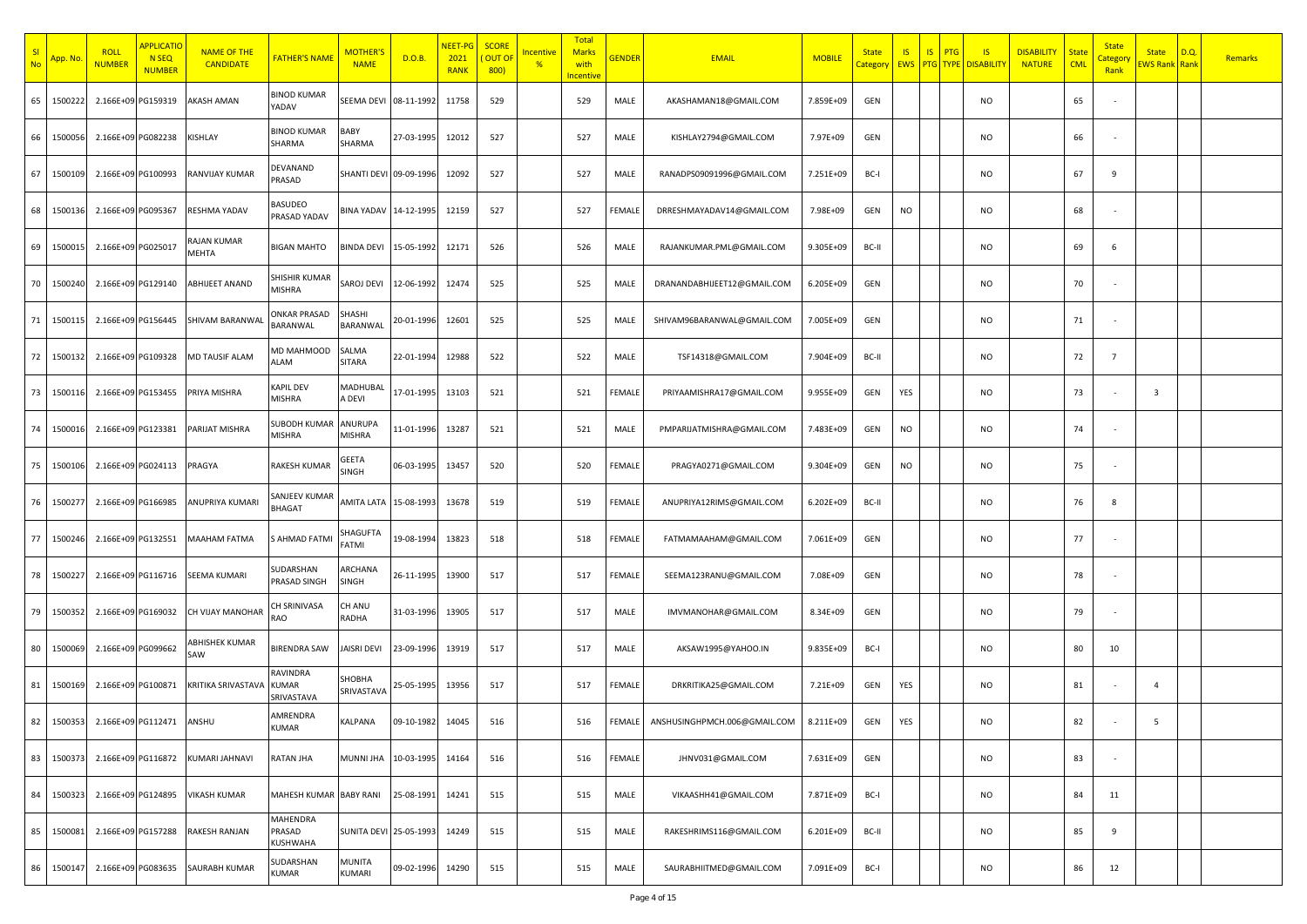| SI<br><b>No</b> | <mark>App. N</mark> o | <b>ROLL</b><br><b>NUMBER</b> | <b>APPLICATIO</b><br><b>N SEQ</b><br><b>NUMBER</b> | <b>NAME OF THE</b><br><b>CANDIDATE</b> | <b>FATHER'S NAME</b>              | <b>MOTHER</b><br><b>NAME</b> | D.O.B.           | NEET-I<br>2021<br><b>RANK</b> | <b>SCORE</b><br><b>OUT OF</b><br>800) | <u>Incentive</u><br>$\frac{9}{6}$ | <b>Total</b><br><b>Marks</b><br>with<br>ncentive | <b>GENDER</b> | <b>EMAIL</b>                   | <b>MOBILE</b> | <b>State</b><br>Category | <b>IS</b><br><b>EWS</b> | IS<br>PTG | IS<br><b>PTG TYPE DISABILITY</b> | <b>DISABILITY</b><br><b>NATURE</b> | <b>State</b><br><b>CML</b> | <b>State</b><br><mark>Categor</mark><br>Rank | <b>State</b><br>EWS Rank Rank | D.Q. | <b>Remarks</b>                      |
|-----------------|-----------------------|------------------------------|----------------------------------------------------|----------------------------------------|-----------------------------------|------------------------------|------------------|-------------------------------|---------------------------------------|-----------------------------------|--------------------------------------------------|---------------|--------------------------------|---------------|--------------------------|-------------------------|-----------|----------------------------------|------------------------------------|----------------------------|----------------------------------------------|-------------------------------|------|-------------------------------------|
| 87              | 150005                |                              | 2.166E+09 PG150162                                 | SHREYA                                 | MANOJ KUMAR<br>BARNWAL            | SHIPRA<br>BARNWAL            | 15-10-1997       | 14330                         | 515                                   |                                   | 515                                              | FEMALE        | SHREYAGIRIDIH@GMAIL.COM        | 8.79E+09      | BC-II                    |                         |           | <b>NO</b>                        |                                    | 87                         | 10                                           |                               |      |                                     |
| 88              | 150004                | 2.166E+09 PG162762           |                                                    | <b>KUMARI PRIYANKA</b><br>VERMA        | ASHOK KUMAR<br>DANGI              | SANYUKTA<br>VERMA            | 10-04-1996       | 14487                         | 515                                   |                                   | 515                                              | FEMALE        | V86PRIYANKA@GMAIL.COM          | 7.654E+09     | BC-II                    |                         |           | <b>NO</b>                        |                                    | 88                         | 11                                           |                               |      |                                     |
| 89              | 150020                | 2.166E+09 PG140204           |                                                    | RISHAV BAJAJ                           | SIBA PRASAD<br>LALAB              | SHARMILA<br>BAJAJ            | 10-03-1995 14946 |                               | 512                                   |                                   | 512                                              | MALE          | RISHAVBAJAJ95@GMAIL.COM        | 7.005E+09     | GEN                      |                         |           | <b>NO</b>                        |                                    | 89                         |                                              |                               |      |                                     |
| 90              | 150013                |                              | 2.166E+09 PG131033                                 | PANKAJ KUMAR                           | KANGRESH RAY                      | <b>KANTI DEVI</b>            | 05-10-1994       | 15013                         | 511                                   |                                   | 511                                              | MALE          | PANKAJNEWTON8@GMAIL.COM        | 7.766E+09     | GEN                      | YES                     |           | NO                               |                                    | 90                         |                                              | 6                             |      |                                     |
| 91              | 150015                |                              | 2.166E+09 PG127049                                 | SUNANDA KUMARI                         | VIRMAL<br>VISHWAKARMA             | PUNAM<br><b>DEVI</b>         | 20-04-1994       | 15061                         | 511                                   |                                   | 511                                              | FEMALE        | SUNANDA1364@GMAIL.COM          | 7.992E+09     | BC-I                     |                         |           | NO                               |                                    | 91                         | 13                                           |                               |      |                                     |
| 92              | 1500252               |                              | 2.166E+09 PG099027                                 | JAINESH TOPPO                          | BUDHRAM<br>TOPPO                  | MANJU<br><b>TOPPO</b>        | 18-02-1996       | 15085                         | 511                                   |                                   | 511                                              | FEMALE        | JAINESHTOPPO@GMAIL.COM         | 8.757E+09     | ST                       |                         | NO        | <b>NO</b>                        |                                    | 92                         | 1                                            |                               |      |                                     |
| 93              | 1500215               |                              | 2.166E+09 PG100429                                 | AMISHA DEEP                            | BINOD PRASAD<br>SINHA             | MANJUSHA                     | 11-10-1997       | 15291                         | 510                                   |                                   | 510                                              | FEMALE        | AMISHAAA.DEEP11@GMAIL.COM      | 7.294E+09     | GEN                      |                         |           | <b>NO</b>                        |                                    | 93                         |                                              |                               |      |                                     |
| 94              | 150016                |                              | 2.166E+09 PG096929                                 | ANSHU JAMAIYAR                         | <b>CAMINI KISHORE</b><br>JAMAIYAR | <b>SHASHI</b><br>PRABHA      | 16-12-1961       | 47973                         | 392                                   | 30%                               | 509.6                                            | MALE          | ANSHU.JAMAIYAR@REDIFFMAIL.COM  | 9.906E+09     | GEN                      |                         |           | <b>NO</b>                        |                                    | 94                         |                                              |                               |      |                                     |
| 95              | 150022                |                              | 2.166E+09 PG130189                                 | <b>BANI BINAYAK</b>                    | <b>BINOY KUMAR</b>                | VANDANA<br>RANI              | 27-06-1994       | 15540                         | 509                                   |                                   | 509                                              | FEMALE        | BINAYAKBANI@GMAIL.COM          | 7.488E+09     | GEN                      | <b>NO</b>               |           | <b>NO</b>                        |                                    | 95                         |                                              |                               |      |                                     |
| 96              | 150002                |                              | 2.166E+09 PG150765                                 | <b>VIMAL KUMAR</b>                     | PARSHU RAM<br>ROY                 | PRABHA<br><b>DEVI</b>        | 01-09-1988       | 15636                         | 508                                   |                                   | 508                                              | MALE          | VMLKUMAR38@GMAIL.COM           | 7.74E+09      | GEN                      | YES                     |           | <b>NO</b>                        |                                    | 96                         |                                              | $\overline{7}$                |      |                                     |
| 97              | 150017                |                              | 2.166E+09 PG100282                                 | <b>MOHIT MISHRA</b>                    | RAJ KUMAR<br>MISHRA               | <b>NITA</b><br><b>MISHRA</b> | 22-01-1995       | 16283                         | 505                                   |                                   | 505                                              | MALE          | TMM9346@GMAIL.COM              | 9.932E+09     | GEN                      |                         |           | NO                               |                                    | 97                         |                                              |                               |      |                                     |
| 98              | 150004                |                              | 2.166E+09 PG139939                                 | KAJAL KESHRI                           | <b>BINAY KESHRI</b>               | LALITA DEVI 31-03-1996       |                  | 16540                         | 505                                   |                                   | 505                                              | FEMALE        | KAJALKESHRI.3103@GMAIL.COM     | 8.21E+09      | BC-II                    |                         |           | <b>NO</b>                        |                                    | 98                         | 12                                           |                               |      |                                     |
| 99              | 150027                | 2.166E+09 PG086614           |                                                    | DILEEP KUMAR<br>YADAV                  | <b>DAYA SHANKAR</b><br>YADAV      | PREMA DEVI 15-07-1991        |                  | 16551                         | 504                                   |                                   | 504                                              | MALE          | DILEEP.MGM15@GMAIL.COM         | 9.711E+09     | GEN                      |                         |           | NO                               |                                    | 99                         |                                              |                               |      |                                     |
| 100             | 150021                |                              | 2.166E+09 PG100379                                 | SHASWAT MAYANK                         | MANOJ KUMAR<br>MAYANK             | <b>SUNITA</b><br>MAYANK      | 07-01-1998       | 16616                         | 504                                   |                                   | 504                                              | MALE          | SHASWATMAYANK14@GMAIL.COM      | 8.877E+09     | GEN                      |                         |           | NO                               |                                    | 100                        |                                              |                               |      |                                     |
| 101             | 150022                | 2.166E+09 PG130774           |                                                    | SHREE RAM                              | MRITUNJAY<br>KUMAR                | NEELAM<br>DEVI               | 15-02-1992       | 16623                         | 504                                   |                                   | 504                                              | MALE          | ENDOCRINE1991@GMAIL.COM        | 7.904E+09     | GEN                      |                         |           | NO                               |                                    | 101                        |                                              |                               |      |                                     |
| 102             | 1500364               |                              | 2.166E+09 PG120136                                 | ARCHANA SINGH                          | RABISHWAR<br>SINGH                | ASHA SINGH 18-08-1992        |                  | 16626                         | 504                                   |                                   | 504                                              | FEMALE        | ARCHISINGH2014@GMAIL.COM       | 7.904E+09     | GEN                      | YES                     |           | <b>NO</b>                        |                                    | 102                        |                                              | 8                             |      |                                     |
| 103             | 1500226               | 2.166E+09 PG151660           |                                                    | RASHMI YADAV                           | BAJRANG LAL<br>YADAV              | RIMA DEVI                    | 27-08-1997       | 16928                         | 503                                   |                                   | 503                                              | FEMALE        | RASHMI010YADAV@GMAIL.COM       | 9.432E+09     | GEN                      |                         |           | NO                               |                                    | 103                        |                                              |                               |      | Non Creamy Layer<br>C/C IS Required |
| 104             | 1500200               |                              | 2.166E+09 PG111823                                 | <b>KAUSHAL KISHORE</b>                 | KAMESHWAR<br>ADAV                 | SURJI DEVI                   | 31-01-1994       | 17078                         | 502                                   |                                   | 502                                              | MALE          | KAUSHALKISHORE762861@GMAIL.COM | 9.163E+09     | GEN                      |                         |           | <b>NO</b>                        |                                    | 104                        |                                              |                               |      |                                     |
| 105             | 1500382               |                              | 2.166E+09 PG090737                                 | SAURABH SHUKLA                         | ARVIND KUMAR<br>SHUKLA            | SEEMA<br>SHUKLA              | 20-01-1995 17198 |                               | 501                                   |                                   | 501                                              | MALE          | SAURABHSHUKLA2094@GMAIL.COM    | 7.904E+09     | GEN                      |                         |           | <b>NO</b>                        |                                    | 105                        | $\overline{\phantom{a}}$                     |                               |      |                                     |
| 106             | 1500131               |                              | 2.166E+09 PG132463                                 | NATASA SAGAR                           | R P<br>VISHWAKARMA                | JAISHREE<br>SHARMA           | 08-01-1997       | 17229                         | 501                                   |                                   | 501                                              | FEMALE        | SAGAR.NATASHA1997@GMAIL.COM    | 8.798E+09     | BC-I                     |                         |           | <b>NO</b>                        |                                    | 106                        | 14                                           |                               |      |                                     |
| 107             | 1500241               |                              | 2.166E+09 PG143350                                 | SRISHTI DARAD                          | SATISH KUMAR<br>DARAD             | MRIDULA<br>DARAD             | 05-07-1993       | 17297                         | 501                                   |                                   | 501                                              | FEMALE        | SRISHTIDARAD@GMAIL.COM         | 9.431E+09     | GEN                      | YES                     |           | <b>NO</b>                        |                                    | 107                        | $\sim$                                       | $\overline{9}$                |      |                                     |
|                 | 108 1500100           | 2.166E+09 PG123737           |                                                    | POONAM KUMARI<br>PRAJAPATI             | DHIRENDRA<br>NATH MAHTO           | KUMARI<br><b>RASU DEVI</b>   | 22-05-1995 17327 |                               | 501                                   |                                   | 501                                              | FEMALE        | PRAJAPATIPOONAM718@GMAIL.COM   | 9.304E+09     | BC-I                     |                         |           | <b>NO</b>                        |                                    | 108                        | 15                                           |                               |      |                                     |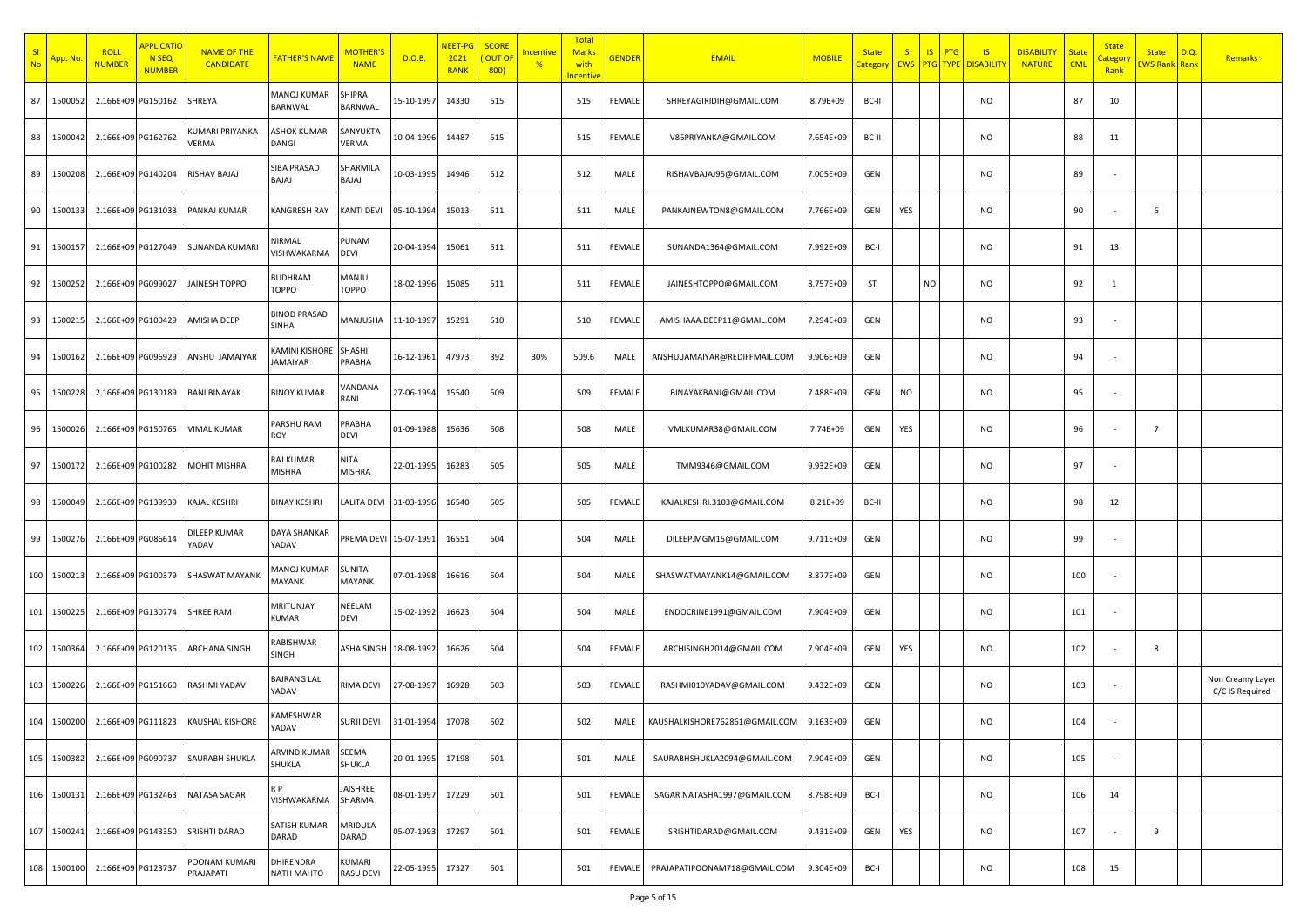| SI<br><b>No</b> | <mark>App. Nc</mark> | <b>ROLL</b><br><b>NUMBER</b> | <b>APPLICATIO</b><br><b>N SEQ</b><br><b>NUMBER</b> | <b>NAME OF THE</b><br><b>CANDIDATE</b> | <b>FATHER'S NAME</b>                           | <b>MOTHER'</b><br><b>NAME</b>    | D.O.B.     | <b>NEET-PG</b><br>2021<br><b>RANK</b> | <b>SCORE</b><br>OUT OI<br>800) | ncentive<br>$\frac{9}{6}$ | <b>Total</b><br><b>Marks</b><br>with<br><b>Incentive</b> | <b>GENDER</b> | <b>EMAIL</b>                    | <b>MOBILE</b> | <b>State</b><br>Category | <b>IS</b><br><b>EWS</b> | IS<br>PTG<br><b>PTG</b> TYPE | IS<br><b>DISABILITY</b> | <b>DISABILITY</b><br><b>NATURE</b>     | <b>State</b><br><b>CML</b> | <b>State</b><br><b>Category</b><br>Rank | <b>State</b><br><b>EWS Rank Rank</b> | D.Q.         | Remarks |
|-----------------|----------------------|------------------------------|----------------------------------------------------|----------------------------------------|------------------------------------------------|----------------------------------|------------|---------------------------------------|--------------------------------|---------------------------|----------------------------------------------------------|---------------|---------------------------------|---------------|--------------------------|-------------------------|------------------------------|-------------------------|----------------------------------------|----------------------------|-----------------------------------------|--------------------------------------|--------------|---------|
|                 | 109 1500218          | 2.166E+09 PG101528           |                                                    | ANWESHA DUTTA                          | <b>GAUTAM KUMAR</b><br><b>DUTTA</b>            | ANANYA<br>DUTTA                  | 28-07-1997 | 17525                                 | 500                            |                           | 500                                                      | FEMALE        | ANWESHA07DUTTA@GMAIL.COM        | 7.458E+09     | GEN                      | <b>NO</b>               |                              | <b>NO</b>               |                                        | 109                        |                                         |                                      |              |         |
|                 | 110 1500194          | 2.166E+09 PG134299           |                                                    | VATSALA                                | <b>MANOJ KUMAR</b>                             | SUSHMA<br>MISHRA                 | 20-05-1993 | 17586                                 | 500                            |                           | 500                                                      | FEMALE        | MISHRAVATSALA20@GMAIL.COM       | 8.295E+09     | GEN                      |                         |                              | <b>NO</b>               |                                        | 110                        |                                         |                                      |              |         |
|                 | 111 1500155          | 2.166E+09 PG141249           |                                                    | HITESH KUMAR                           | RAJ KUMAR<br>RAJAK                             | ARCHNA<br>DEVI                   | 09-07-1993 | 17587                                 | 500                            |                           | 500                                                      | MALE          | KUMARHITESH8314@GMAIL.COM       | 8.295E+09     | SC                       |                         |                              | <b>NO</b>               |                                        | 111                        | $\overline{\mathbf{3}}$                 |                                      |              |         |
|                 | 112 1500027          | 2.166E+09 PG079389           |                                                    | DIKSHAMANI                             | <b>DINESH SINGH</b>                            | CHANDRA<br>KALA DEVI             | 07-02-1995 | 17624                                 | 500                            |                           | 500                                                      | FEMALE        | DIKSHASINGH.NDA@GMAIL.COM       | 9.117E+09     | GEN                      | <b>NO</b>               |                              | NO                      |                                        | 112                        |                                         |                                      |              |         |
|                 | 113 1500160          | 2.166E+09 PG124007           |                                                    | YASH RAJ SINGH                         | NARENDRA<br>SINGH                              | ARCHANA<br>SINGH                 | 11-06-1995 | 17919                                 | 498                            |                           | 498                                                      | MALE          | YRAJ62@GMAIL.COM                | 8.409E+09     | GEN                      | <b>NO</b>               |                              | <b>NO</b>               |                                        | 113                        |                                         |                                      |              |         |
|                 | 114 1500144          | 2.166E+09 PG044954           |                                                    | <b>ADARSH NARAYAN</b>                  | KULDEEP<br>NARAYAN                             | KAUSHALYA<br><b>/ERMA</b>        | 12-04-1994 | 18063                                 | 497                            |                           | 497                                                      | MALE          | ADARSHKNARAYAN007@GMAIL.COM     | 8.294E+09     | GEN                      | <b>NO</b>               |                              | <b>NO</b>               |                                        | 114                        |                                         |                                      |              |         |
| 115             | 1500365              | 2.166E+09 PG161914           |                                                    | RAJAT KUMAR                            | <b>SURYA BANSH</b><br><b>SINGH</b>             | VIMLA<br>SINGH                   | 10-06-1990 | 18251                                 | 496                            |                           | 496                                                      | MALE          | KUMARDRRAJAT@GMAIL.COM          | 9.473E+09     | GEN                      |                         |                              | NO                      |                                        | 115                        |                                         |                                      |              |         |
|                 | 116 1500350          | 2.166E+09 PG065408           |                                                    | ZEBA PERWEEN                           | <b>MD NOORUL</b><br>HAQUE                      | <b>ISHRAT</b><br>PERWEEN         | 19-08-1993 | 18487                                 | 495                            |                           | 495                                                      | FEMALE        | ZEBAHAQUE83@GMAIL.COM           | 9.305E+09     | BC-I                     |                         |                              | <b>NO</b>               |                                        | 116                        | 16                                      |                                      |              |         |
|                 | 117 1500023          | 2.166E+09 PG067422           |                                                    | MATSYANGNA<br>SINGH                    | UMESH SINGH                                    | BINDRAWA<br>SINGH                | 17-04-1997 | 18924                                 | 494                            |                           | 494                                                      | FEMALE        | UMESHPUSHP123@GMAIL.COM         | 7.005E+09     | GEN                      |                         |                              | YES                     | $C-$<br>LOCOMOTOR<br><b>DISABILITY</b> | 117                        |                                         |                                      | $\mathbf{1}$ |         |
|                 | 118 1500296          | 2.166E+09 PG142582           |                                                    | KSHITIJ SAURABH                        | KAMLESH<br><b>KUMAR KAMAL</b>                  | USHA<br><b>KUMARI</b>            | 06-11-1995 | 19100                                 | 493                            |                           | 493                                                      | MALE          | KSAURABH717@GMAIL.COM           | 8.987E+09     | SC                       |                         |                              | NO                      |                                        | 118                        | $\overline{4}$                          |                                      |              |         |
|                 | 119 1500008          | 2.166E+09 PG083451           |                                                    | AMAN KUMAR                             | GHANSHYAM<br>CHOUDHARY                         | REKHA DEVI                       | 11-11-1994 | 19314                                 | 492                            |                           | 492                                                      | MALE          | KUMARAMAN530@GMAIL.COM          | 9.47E+09      | GEN                      |                         |                              | NO                      |                                        | 119                        |                                         |                                      |              |         |
|                 | 120 1500012          | 2.166E+09 PG104315           |                                                    | DEEPAK KUMAR                           | CHANDRASEKHA<br>R PRASAD<br>MEHTA              | SANGEETA<br>DEVI                 | 13-06-1995 | 19615                                 | 490                            |                           | 490                                                      | MALE          | DEEPAKMEHTA13061995@GMAIL.COM   | 8.083E+09     | BC-II                    |                         |                              | NO                      |                                        | 120                        | 13                                      |                                      |              |         |
| 121             | 1500355              | 2.166E+09 PG136296           |                                                    | PRITI KUMARI                           | <b>VIRENDRA</b><br><b>KUMAR</b><br>SHRIVASTAVA | SANGITA<br>SHRIVASTAV 31-12-1986 |            | 19868                                 | 490                            |                           | 490                                                      | FEMALE        | PRITI.SHRIVASTAVA2602@GMAIL.COM | $6.202E + 09$ | GEN                      |                         |                              | NO                      |                                        | 121                        |                                         |                                      |              |         |
|                 | 122 1500396          | 2.166E+09 PG116949           |                                                    | ASHWIN KUMAR                           | RABINDRA<br>SHARMA                             | NEEMA<br>SHARMA                  | 10-09-1991 | 19877                                 | 489                            |                           | 489                                                      | MALE          | ASHWINKUMAR32@YAHOO.COM         | 9.007E+09     | GEN                      |                         |                              | NO                      |                                        | 122                        |                                         |                                      |              |         |
|                 | 123 1500126          | 2.166E+09 PG103962           |                                                    | <b>MONIKA VERMA</b>                    | UMESH KUMAR<br>VERMA                           | SARITA<br>VERMA                  | 18-05-1996 | 20153                                 | 488                            |                           | 488                                                      | FEMALE        | MV.180596@GMAIL.COM             | 9.507E+09     | BC-II                    |                         |                              | <b>NO</b>               |                                        | 123                        | 14                                      |                                      |              |         |
|                 | 124 1500356          | 2.166E+09 PG165700           |                                                    | <b>ARVIND MAHTO</b>                    | AMBIKA CHARAN SABITA<br>MAHTO                  | <b>KUMARI</b>                    | 07-01-1980 | 20176                                 | 488                            |                           | 488                                                      | MALE          | DRARVINDESIC@GMAIL.COM          | 8.709E+09     | BC-I                     |                         |                              | NO                      |                                        | 124                        | 17                                      |                                      |              |         |
|                 | 125 1500097          | 2.166E+09 PG141749           |                                                    | SHILPY KAJAL                           | <b>SANJAY KUMAR</b><br>BARNWAL                 | SUNITA DEVI 11-11-1993           |            | 20224                                 | 488                            |                           | 488                                                      | FEMALE        | SHILPYKAJAL88@GMAIL.COM         | 7.005E+09     | BC-II                    |                         |                              | NO                      |                                        | 125                        | 15                                      |                                      |              |         |
|                 | 126 1500094          | 2.166E+09 PG097967           |                                                    | PRIYA RAJ                              | RAJENDRA<br>PRASAD SHARMA SHARMA               | NIMA                             | 14-03-1995 | 20448                                 | 487                            |                           | 487                                                      | FEMALE        | PRIYA.RAJ0609@GMAIL.COM         | 7.98E+09      | BC-I                     |                         |                              | <b>NO</b>               |                                        | 126                        | 18                                      |                                      |              |         |
|                 | 127 1500130          | 2.166E+09 PG092960           |                                                    | <b>STUTY</b>                           | RAMNATH<br>PRASAD                              | SHEELA DEVI 28-12-1998           |            | 21285                                 | 483                            |                           | 483                                                      | FEMALE        | STUTY34@GMAIL.COM               | 8.58E+09      | GEN                      |                         |                              | <b>NO</b>               |                                        | 127                        |                                         |                                      |              |         |
|                 | 128 1500096          | 2.166E+09 PG120462           |                                                    | MUKLESH KUMAR<br>MEHTA                 | KHIRU PRASAD<br><b>MEHTA</b>                   | SAKUN DEVI 17-02-1995            |            | 21308                                 | 483                            |                           | 483                                                      | MALE          | MUKLESHMEHTA115@GMAIL.COM       | 8.507E+09     | BC-II                    |                         |                              | <b>NO</b>               |                                        | 128                        | 16                                      |                                      |              |         |
|                 | 129 1500266          | 2.166E+09 PG147713           |                                                    | SANJAY KUMAR<br>PRAJAPATI              | CHHAKAN<br>PRAJAPATI                           | KANTI DEVI                       | 05-07-1993 | 21582                                 | 482                            |                           | 482                                                      | MALE          | SANJAY.PP1000@GMAIL.COM         | 8.809E+09     | BC-I                     |                         |                              | <b>NO</b>               |                                        | 129                        | 19                                      |                                      |              |         |
|                 | 130 1500403          | 2.166E+09 PG123235           |                                                    | SHIKHA SINGH                           | RAM PRAVESH SIN RUKMINI SIN 12-01-1987         |                                  |            | 22162                                 | 480                            |                           | 480                                                      | FEMALE        | VIRAG333@GMAIL.COM              | $9.68E + 09$  | GEN                      |                         |                              | NO                      |                                        | 130                        |                                         |                                      |              |         |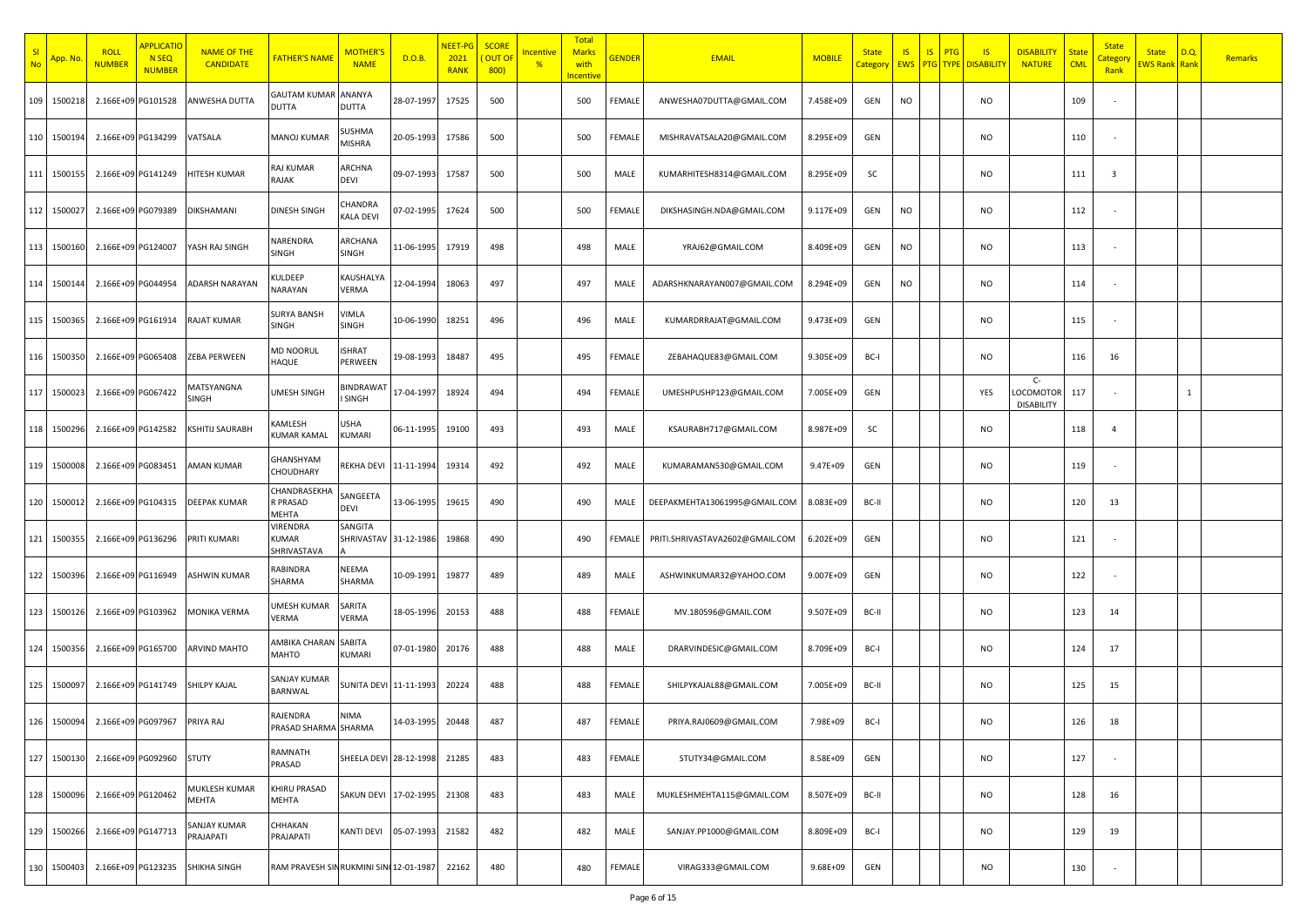| SI<br><b>No</b> | <mark>App. Nc</mark> | <b>ROLL</b><br><b>NUMBER</b> | <b>APPLICATIO</b><br>N <sub>SEQ</sub><br><b>NUMBER</b> | <b>NAME OF THE</b><br><b>CANDIDATE</b> | <b>FATHER'S NAME</b>                | <b>MOTHER'</b><br><b>NAME</b>          | D.O.B.     | <b>NEET-PG</b><br>2021<br><b>RANK</b> | <b>SCORE</b><br>OUT OI<br>800) | ncentive<br>$\frac{9}{6}$ | <b>Total</b><br><b>Marks</b><br>with<br><mark>Incentive</mark> | <b>GENDER</b> | <b>EMAIL</b>                       | <b>MOBILE</b> | <b>State</b><br>Category | <b>IS</b><br><b>EWS</b> | IS<br>PTG<br><b>PTG</b> TYPE | IS<br><b>DISABILITY</b> | <b>DISABILITY</b><br><b>NATURE</b> | <b>State</b><br><b>CML</b> | <b>State</b><br><b>Category</b><br>Rank | <b>State</b><br><b>EWS Rank Rank</b> | D.Q. | Remarks |
|-----------------|----------------------|------------------------------|--------------------------------------------------------|----------------------------------------|-------------------------------------|----------------------------------------|------------|---------------------------------------|--------------------------------|---------------------------|----------------------------------------------------------------|---------------|------------------------------------|---------------|--------------------------|-------------------------|------------------------------|-------------------------|------------------------------------|----------------------------|-----------------------------------------|--------------------------------------|------|---------|
|                 | 131 1500205          | 2.166E+09 PG123749           |                                                        | <b>ISHWARYA</b><br>BHUSHAN             | <b>BRAJ BHUSHAN</b><br>SHARMA       | SANGEETA<br>SHARMA                     | 05-06-1994 | 22183                                 | 480                            |                           | 480                                                            | FEMALE        | AISHWARYABHUSHAN5694@GMAIL.CO<br>М | 8.41E+09      | GEN                      | <b>NO</b>               |                              | <b>NO</b>               |                                    | 131                        |                                         |                                      |      |         |
|                 | 132 1500048          | 2.166E+09 PG100422           |                                                        | ANCHAL KUJUR                           | <b>ANUP KUJUR</b>                   | MUNNI<br>KUJUR                         | 02-07-1997 | 22291                                 | 479                            |                           | 479                                                            | FEMALE        | ANCHUKUJUR@GMAIL.COM               | 9.473E+09     | ST                       |                         | NO                           | <b>NO</b>               |                                    | 132                        | $\overline{2}$                          |                                      |      |         |
|                 | 133 1500378          | 2.166E+09 PG159015           |                                                        | <b>AMIT NISHANT</b>                    | TULSI MAHTO                         | MEENAKSH<br>MAHTO                      | 08-08-1995 | 34011                                 | 435                            | 10%                       | 478.5                                                          | MALE          | AMITNISHANT94@GMAIL.COM            | 8.988E+09     | GEN                      | <b>NO</b>               |                              | <b>NO</b>               |                                    | 133                        |                                         |                                      |      |         |
|                 | 134 1500199          | 2.166E+09 PG094176           |                                                        | SOURAV KUMAR<br>SHARMA                 | PRABHU DAYAL<br>SHARMA              | RAJESHWAR<br>DEVI<br>SHARMA            | 03-06-1991 | 22382                                 | 478                            |                           | 478                                                            | MALE          | SOURAVTATA91@GMAIL.COM             | 7.301E+09     | GEN                      | YES                     |                              | <b>NO</b>               |                                    | 134                        |                                         | 10                                   |      |         |
|                 | 135 1500135          | 2.166E+09 PG067578           |                                                        | ANSHU                                  | <b>BISWESWAR</b><br>PRASAD          | USHA<br>PRASAD                         | 23-09-1995 | 22516                                 | 478                            |                           | 478                                                            | FEMALE        | ANSHU96350@GMAIL.COM               | 7.763E+09     | GEN                      | <b>NO</b>               |                              | <b>NO</b>               |                                    | 135                        |                                         |                                      |      |         |
| 136             | 1500237              | 2.166E+09 PG148899           |                                                        | NEETU KUMARI                           | <b>DILIP KUMAR</b><br><b>GUPTA</b>  | KAUSHALYA<br>devi                      | 10-01-1996 | 22593                                 | 478                            |                           | 478                                                            | FEMALE        | KUMARI.NEETU06@GMAIL.COM           | 7.87E+09      | BC-II                    |                         |                              | <b>NO</b>               |                                    | 136                        | 17                                      |                                      |      |         |
| 137             | 1500040              | 2.166E+09 PG165444           |                                                        | <b>NUTAN LEYANGI</b>                   | RAMESHWAR<br>LEYANGI                | ANJU<br>LEYANGI                        | 18-06-1994 | 22867                                 | 476                            |                           | 476                                                            | FEMALE        | NUTAN3141@GMAIL.COM                | 8.085E+09     | ST                       |                         | <b>NO</b>                    | NO                      |                                    | 137                        | $\overline{\mathbf{3}}$                 |                                      |      |         |
|                 | 138 1500260          | 2.166E+09 PG148321           |                                                        | SADAF NAUSHEEN                         | SYED MATLOOB<br>HUSSAIN             | ZEENAT                                 | 27-02-1993 | 23217                                 | 475                            |                           | 475                                                            | FEMALE        | SADAFSAYED27@GMAIL.COM             | 8.293E+09     | GEN                      |                         |                              | <b>NO</b>               |                                    | 138                        |                                         |                                      |      |         |
|                 | 139 1500072          | 2.166E+09 PG038583           |                                                        | <b>NALINI SINGH</b>                    | <b>TRIYOGI NATH</b><br><b>SINGH</b> | REKHA<br>SINGH                         | 27-09-1995 | 23243                                 | 475                            |                           | 475                                                            | FEMALE        | NALINISINGH993@GMAIL.COM           | 7.991E+09     | GEN                      | <b>NO</b>               |                              | <b>NO</b>               |                                    | 139                        |                                         |                                      |      |         |
|                 | 140 1500171          | 2.166E+09 PG092190           |                                                        | ADA NAJAFI                             | HASNAIN<br>AKHTAR                   | RESHMA<br>AKHTAR                       | 26-09-1992 | 23276                                 | 475                            |                           | 475                                                            | FEMALE        | ADANAJAFI.786.26@GMAIL.COM         | 8.211E+09     | GEN                      | <b>NO</b>               |                              | NO                      |                                    | 140                        |                                         |                                      |      |         |
|                 | 141 150004           | 2.166E+09 PG056514           |                                                        | RISHAV ANAND                           | MOHAN PRASAD<br>SAH                 | <b>KIRAN DEVI</b>                      | 07-08-1994 | 23906                                 | 472                            |                           | 472                                                            | MALE          | RISHAVBLOOD@GMAIL.COM              | 8.789E+09     | BC-II                    |                         |                              | NO                      |                                    | 141                        | 18                                      |                                      |      |         |
|                 | 142 1500348          | 2.166E+09 PG111103           |                                                        | RISHABH SINGH                          | SUBHASH<br>CHANDRA                  | SAPNA<br>SINGH                         | 28-10-1994 | 24143                                 | 471                            |                           | 471                                                            | MALE          | RISHISINGH803@GMAIL.COM            | 8.877E+09     | GEN                      |                         |                              | NO                      |                                    | 142                        |                                         |                                      |      |         |
| 143             | 1500249              | 2.166E+09 PG097355           |                                                        | ABHISHEK KUMAR                         | PRABAL ORAON                        | PRABHA<br>KERKETTA                     | 25-10-1995 | 24157                                 | 471                            |                           | 471                                                            | MALE          | ABHISHEK422421@GMAIL.COM           | 7.21E+09      | ST                       |                         | NO.                          | NO                      |                                    | 143                        | $\overline{4}$                          |                                      |      |         |
|                 | 144 1500202          | 2.166E+09 PG096825           |                                                        | MANTU KUMAR                            | VIRENDER<br><b>KUMAR MEHTA</b>      | <b>BINDIA DEV</b>                      | 01-02-1996 | 24395                                 | 470                            |                           | 470                                                            | MALE          | DR.MANTUKUMAR@GMAIL.COM            | 7.631E+09     | BC-II                    |                         |                              | NO                      |                                    | 144                        | 19                                      |                                      |      |         |
|                 | 145 1500212          | 2.166E+09 PG155619           |                                                        | PURNIMA KUMARI                         | <b>VIJAY KUMAR</b><br><b>SINGH</b>  | URMILA<br>SINGH                        | 05-03-1990 | 24725                                 | 469                            |                           | 469                                                            | FEMALE        | DRPUNA3@GMAIL.COM                  | 8.789E+09     | GEN                      |                         |                              | <b>NO</b>               |                                    | 145                        |                                         |                                      |      |         |
|                 | 146 1500193          | 2.166E+09 PG164266           |                                                        | <b>BABLU KUMAR</b>                     | <b>KARTIK</b><br><b>CHANDRA DAS</b> | <mark>AHILYA DEVI   25-12-198</mark> 6 |            | 48617                                 | 390                            | 20%                       | 468                                                            | <b>MALE</b>   | KUMAR.BABLUKUMAR85@GMAIL.COM       | 7.667E+09     | <b>SC</b>                |                         |                              | <b>NO</b>               |                                    | 146                        | 5                                       |                                      |      |         |
|                 | 147 1500187          | 2.166E+09 PG112934           |                                                        | APURVA CHATTERJEE                      | RAMANATH<br>CHATTERJEE              | SUKLA<br>CHATTERJEE                    | 10-08-1995 | 25138                                 | 467                            |                           | 467                                                            | MALE          | APURVA.AC95@GMAIL.COM              | 6.206E+09     | GEN                      |                         |                              | NO                      |                                    | 147                        |                                         |                                      |      |         |
|                 | 148 1500280          | 2.166E+09 PG158459           |                                                        | <b>SUPRIYA BHARTI</b>                  | JANARDAN<br>YADAV                   | USHA<br>KUMARI                         | 10-02-1996 | 25208                                 | 467                            |                           | 467                                                            | FEMALE        | SBHARTI.DPS@GMAIL.COM              | 7.904E+09     | GEN                      |                         |                              | <b>NO</b>               |                                    | 148                        |                                         |                                      |      |         |
|                 | 149 1500221          | 2.166E+09 PG086890           |                                                        | KAMAL KISHLAYA                         | AMARENDRA<br><b>KUMAR SINGH</b>     | NIRMALA<br>SINGH                       | 01-09-1989 | 25616                                 | 465                            |                           | 465                                                            | MALE          | KKISHLAYA.KKAMAL@GMAIL.COM         | 7.903E+09     | GEN                      |                         |                              | <b>NO</b>               |                                    | 149                        |                                         |                                      |      |         |
| 150             | 1500120              | 2.166E+09 PG116874           |                                                        | <b>ADITI KASHYAP</b>                   | PRAVEEN KUMAR<br>JHA                | ANNU JHA                               | 14-08-1996 | 26004                                 | 464                            |                           | 464                                                            | FEMALE        | MYSELF.ADITI14@GMAIL.COM           | 7.278E+09     | GEN                      |                         |                              | <b>NO</b>               |                                    | 150                        |                                         |                                      |      |         |
|                 | 151 1500075          | 2.166E+09 PG094600           |                                                        | RASHMI RATI                            | <b>RAM BILASH</b><br>MANDAL         | KANCHAN<br><b>MALA DEVI</b>            | 18-10-1991 | 26387                                 | 463                            |                           | 463                                                            | FEMALE        | RATIDOC25@GMAIL.COM                | 8.81E+09      | BC-I                     |                         |                              | <b>NO</b>               |                                    | 151                        | 20                                      |                                      |      |         |
|                 | 152 1500268          | 2.166E+09 PG147804           |                                                        | <b>SYED AFREEN</b>                     | <b>SYED MAZHAR</b><br><b>ALAM</b>   | LATE<br>NAZIMA<br>KHATOON              | 21-06-1993 | 26517                                 | 462                            |                           | 462                                                            | FEMALE        | AFREEN.SYED21@GMAIL.COM            | 8.804E+09     | GEN                      | YES                     |                              | <b>NO</b>               |                                    | 152                        |                                         | 11                                   |      |         |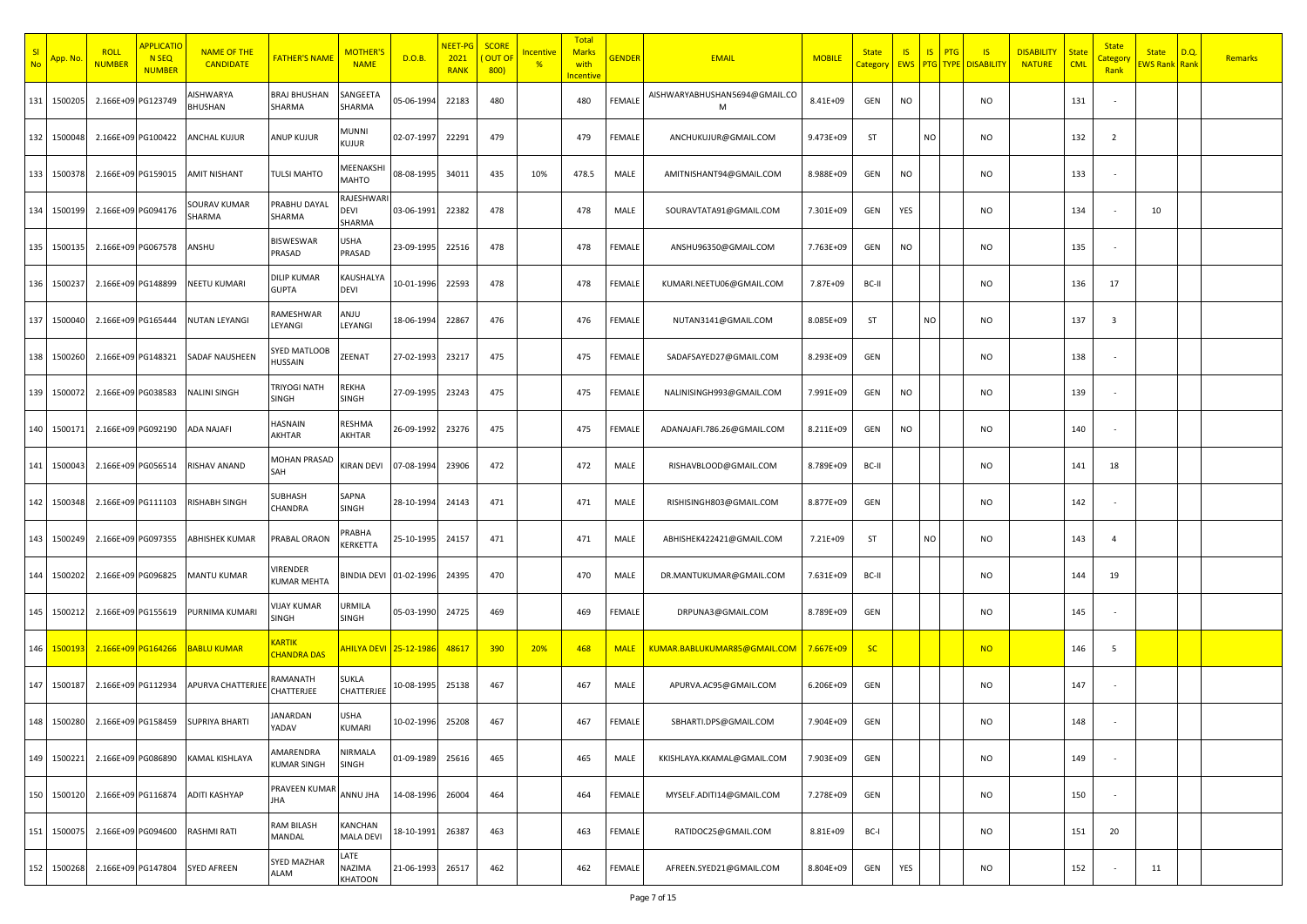| SI<br><b>No</b> | <mark>App. No</mark> | <b>ROLL</b><br><b>NUMBER</b> | <b>APPLICATIC</b><br>N <sub>SEQ</sub><br><b>NUMBER</b> | <b>NAME OF THE</b><br><b>CANDIDATE</b> | <b>FATHER'S NAME</b>                  | <b>MOTHER'</b><br><b>NAME</b>          | D.O.B.     | <mark>NEET-PG</mark><br>2021<br><b>RANK</b> | <b>SCORE</b><br><b>OUT OF</b><br>800) | <u>Incentive</u><br>$\frac{9}{6}$ | Total<br><b>Marks</b><br>with<br>ncentive | <b>GENDER</b> | <b>EMAIL</b>                 | <b>MOBILE</b> | <b>State</b><br>Category | <b>IS</b> | S <br>PTG | IS<br><b>EWS PTG TYPE DISABILITY</b> | <b>DISABILITY</b><br><b>NATURE</b> | State<br><b>CML</b> | <b>State</b><br><mark>Categor</mark><br>Rank | <b>State</b><br><b>EWS Rank Rank</b> | D.Q. | <b>Remarks</b> |
|-----------------|----------------------|------------------------------|--------------------------------------------------------|----------------------------------------|---------------------------------------|----------------------------------------|------------|---------------------------------------------|---------------------------------------|-----------------------------------|-------------------------------------------|---------------|------------------------------|---------------|--------------------------|-----------|-----------|--------------------------------------|------------------------------------|---------------------|----------------------------------------------|--------------------------------------|------|----------------|
| 153             | 150007               | 2.166E+09 PG108560           |                                                        | NEHA KIRAN                             | KAMAL KISHORE<br>RAVI                 | USHA KIRAN 23-11-1993                  |            | 27249                                       | 460                                   |                                   | 460                                       | FEMALE        | NEHAKIRAN601@GMAIL.COM       | 8.877E+09     | SC                       |           |           | NO                                   |                                    | 153                 | 6                                            |                                      |      |                |
| 154             | 150000               |                              | 2.166E+09 PG124819                                     | MADHU                                  | BINOD KUMAR<br>RAJAK                  | DAULTI DEVI 24-08-1996                 |            | 39466                                       | 418                                   | 10%                               | 459.8                                     | FEMALE        | MK2670348@GMAIL.COM          | 8.084E+09     | SC                       |           |           | <b>NO</b>                            |                                    | 154                 | $\overline{7}$                               |                                      |      |                |
| 155             | 1500300              | 2.166E+09 PG166209           |                                                        | PRAKASH CHANDRA<br>MISHRA              | <b>KEDAR NATH</b><br>MISHRA           | <b>SUCHITA</b><br>DEVI                 | 01-03-1982 | 28233                                       | 456                                   |                                   | 456                                       | MALE          | PRAKASHMISHRA13610@GMAIL.COM | 8.34E+09      | GEN                      | YES       |           | <b>NO</b>                            |                                    | 155                 |                                              | 12                                   |      |                |
| 156             | 1500182              | 2.166E+09 PG140854           |                                                        | SHUBHANKAR<br>SUMAN                    | RAJEEV KUMAR<br>SINGH                 | VEENA<br>KUMARI                        | 28-04-1994 | 28329                                       | 455                                   |                                   | 455                                       | MALE          | SUMANSHUBHANKAR15@GMAIL.COM  | 8.051E+09     | GEN                      | YES       |           | NO                                   |                                    | 156                 |                                              | 13                                   |      |                |
| 157             | 1500298              | 2.166E+09 PG147154           |                                                        | <b>DIVYA SHREE</b>                     | <b>BHARAT KUMAR</b><br>VIKRAM         | <b>USHA</b><br><b>VIKRAM</b>           | 07-02-1993 | 28919                                       | 453                                   |                                   | 453                                       | FEMALE        | DVYAMGM@GMAIL.COM            | 9.524E+09     | SC                       |           |           | <b>NO</b>                            |                                    | 157                 | 8                                            |                                      |      |                |
| 158             | 1500181              |                              | 2.166E+09 PG105441                                     | PREETI SUMAN                           | <b>JIDYA SHANKAR</b><br>BARNWAL       | BABITA<br>BARNWAL                      | 04-10-1994 | 29394                                       | 452                                   |                                   | 452                                       | FEMALE        | PREET4394@GMAIL.COM          | 8.341E+09     | GEN                      |           |           | <b>NO</b>                            |                                    | 158                 |                                              |                                      |      |                |
| 159             | 150031               |                              | 2.166E+09 PG055514                                     | PRACHI JHA                             | PRAVEEN KUMAF<br><b>HA</b>            | <b>SUNITA JHA</b>                      | 20-01-1995 | 30118                                       | 449                                   |                                   | 449                                       | FEMALE        | PRACHIJHA1995@GMAIL.COM      | 8.877E+09     | GEN                      | <b>NO</b> |           | <b>NO</b>                            |                                    | 159                 |                                              |                                      |      |                |
| 160             | 150031               | 2.166E+09 PG125108           |                                                        | NSHWARYA<br>DANDPAT                    | <b>BHARAT LAL</b><br>DANDAPAT         | ANUPAMA<br><b>DANDAPAT</b>             | 08-07-1996 | 30329                                       | 448                                   |                                   | 448                                       | FEMALE        | AISHWARYADANDAPAT@GMAIL.COM  | 8.988E+09     | GEN                      | <b>NO</b> |           | <b>NO</b>                            |                                    | 160                 |                                              |                                      |      |                |
| 161             | 1500095              | 2.166E+09 PG074315           |                                                        | <b>SONALI KUMARI</b>                   | KAUSHAL KISHOR<br>SHARMA              | RENU<br>SHARMA                         | 31-08-1994 | 30909                                       | 446                                   |                                   | 446                                       | FEMALE        | SONALIKUMARI031@GMAIL.COM    | 8.252E+09     | GEN                      | YES       |           | <b>NO</b>                            |                                    | 161                 |                                              | 14                                   |      |                |
| 162             | 150027               | 2.166E+09 PG153784           |                                                        | SANA SALIKA                            | SHAKIL AHMAD                          | SAFARANA<br>PERWEEN                    | 25-12-1994 | 31865                                       | 443                                   |                                   | 443                                       | FEMALE        | SHUTTLERSANA@GMAIL.COM       | 8.789E+09     | BC-I                     |           |           | <b>NO</b>                            |                                    | 162                 | 21                                           |                                      |      |                |
| 163             | 1500406              | 2.166E+09 PG087211           |                                                        | ASIF ALI                               | MD SHARIF ALAM AYSHA KHATC 13-10-1993 |                                        |            | 31948                                       | 442                                   |                                   | 442                                       | MALE          | ASIFALIROCKKS@GMAIL.COM      | 8.21E+09      | BC-I                     |           |           | NO                                   |                                    | 163                 | 22                                           |                                      |      |                |
| 164             | 150017               | 2.166E+09 PG130487           |                                                        | <b>STUTI SRISHTI</b>                   | <b>SIMON KACHHAF</b>                  | JAINTY<br>AMBASTA                      | 28-12-1997 | 32395                                       | 441                                   |                                   | 441                                       | FEMALE        | STUTISRISHTI2397@GMAIL.COM   | 7.979E+09     | ST                       |           | <b>NO</b> | <b>NO</b>                            |                                    | 164                 | 5                                            |                                      |      |                |
| 165             | 150022               | 2.166E+09 PG139620           |                                                        | SHAMBHU PRASAD<br>MALIK                | DHARMA DAS<br>MALIK                   | SUMITA<br>MALIK                        | 04-05-1984 | 32847                                       | 440                                   |                                   | 440                                       | MALE          | SHAMBHU.MALIK05@GMAIL.COM    | 9.305E+09     | BC-I                     |           |           | <b>NO</b>                            |                                    | 165                 | 23                                           |                                      |      |                |
| 166             | 150037               | 2.166E+09 PG165283           |                                                        | ANJALI KUMARI                          | AGDISH PRASAD<br>GUPTA                | <b>GAYATRI</b><br>GUPTA                | 26-11-1994 | 32890                                       | 439                                   |                                   | 439                                       | FEMALE        | ANJICOOLEST26@GMAIL.COM      | 7.678E+09     | GEN                      |           |           | NO.                                  |                                    | 166                 |                                              |                                      |      |                |
| 167             | 150032               | 2.166E+09 PG159873           |                                                        | ASHUTOSH KUMAR                         | 3RAHMDEO<br>PRASAD YADAV              | URMILA<br><b>DEVI</b>                  | 12-01-1978 | 68345                                       | 337                                   | 30%                               | 438.1                                     | MALE          | DRASHUANSHUL@GMAIL.COM       | 9.662E+09     | GEN                      |           |           | NO                                   |                                    | 167                 |                                              |                                      |      |                |
| 168             | 150000               | 2.166E+09 PG132082           |                                                        | BHASKAR BEJ                            | <b>KHITISH</b><br>CHANDRA BEJ         | MEERA BEJ                              | 10-02-1991 | 33688                                       | 436                                   |                                   | 436                                       | MALE          | BHASKAR.BEJ@GMAIL.COM        | 7.549E+09     | BC-I                     |           |           | <b>NO</b>                            |                                    | 168                 | 24                                           |                                      |      |                |
| 169             | 150027               |                              | 2.166E+09 PG084948                                     | AMITA KIRAN TIGGA                      | ANDREAS TIGGA                         | RAJAT<br><b>KUMARI</b><br>TIGGA        | 06-04-1995 | 34437                                       | 434                                   |                                   | 434                                       | FEMALE        | AMITAKIRAN22@GMAIL.COM       | 8.293E+09     | ST                       |           | <b>NO</b> | NO                                   |                                    | 169                 | 6                                            |                                      |      |                |
| 170             | 1500383              |                              | 2.166E+09 PG104862                                     | AYUSHI SINGH                           | VIKHILESH<br>UMAR SINGH               | ANITA<br>SINGH                         | 10-12-1994 | 34473                                       | 434                                   |                                   | 434                                       | FEMALE        | SINGHAYUSHI1012@YAHOO.COM    | 7.669E+09     | GEN                      | <b>NO</b> |           | NO                                   |                                    | 170                 |                                              |                                      |      |                |
| 171             | 1500204              | 2.166E+09 PG158300           |                                                        | <b>MAMTA KUMARI</b>                    | NAVIN KUMAR<br>RAZWAR                 | KARUNA<br>DEVI                         | 01-06-1993 | 34502                                       | 434                                   |                                   | 434                                       | FEMALE        | MAMTARAJ6113@GMAIL.COM       | 7.668E+09     | SC                       |           |           | <b>NO</b>                            |                                    | 171                 | 9                                            |                                      |      |                |
| 172             | 1500034              | 2.166E+09 PG130801           |                                                        | ROHIT KUMAR<br>MAHATO                  | RAJANI KANT<br>MAHATO                 | BASANTI<br><b>MAHATO</b>               | 01-11-1992 | 34948                                       | 432                                   |                                   | 432                                       | MALE          | ROHITMAHATO9@GMAIL.COM       | 8.292E+09     | BC-I                     |           |           | <b>NO</b>                            |                                    | 172                 | 25                                           |                                      |      |                |
| 173             | 1500006              |                              | 2.166E+09 PG157246                                     | AJEET KUMAR                            | <b>KRISHNA KUMAR</b><br>AGRAWAL       | SUSHMA<br>AGRAWAL                      | 03-01-1989 | 70370                                       | 332                                   | 30%                               | 431.6                                     | MALE          | RIMS.AJEET@GMAIL.COM         | 9.57E+09      | BC-II                    |           |           | <b>NO</b>                            |                                    | 173                 | 20                                           |                                      |      |                |
|                 | 174 1500284          | 2.166E+09 PG118992           |                                                        | <b>DEEPAK KUMAR</b>                    | DEVENDRA<br>PRASAD                    | MEERA<br><b>KUMARI</b><br><b>GUPTA</b> | 19-11-1977 | 35443                                       | 430                                   |                                   | 430                                       | MALE          | DRDEEPAK2004@GMAIL.COM       | 9.583E+09     | GEN                      |           |           | <b>NO</b>                            |                                    | 174                 | $\overline{\phantom{a}}$                     |                                      |      |                |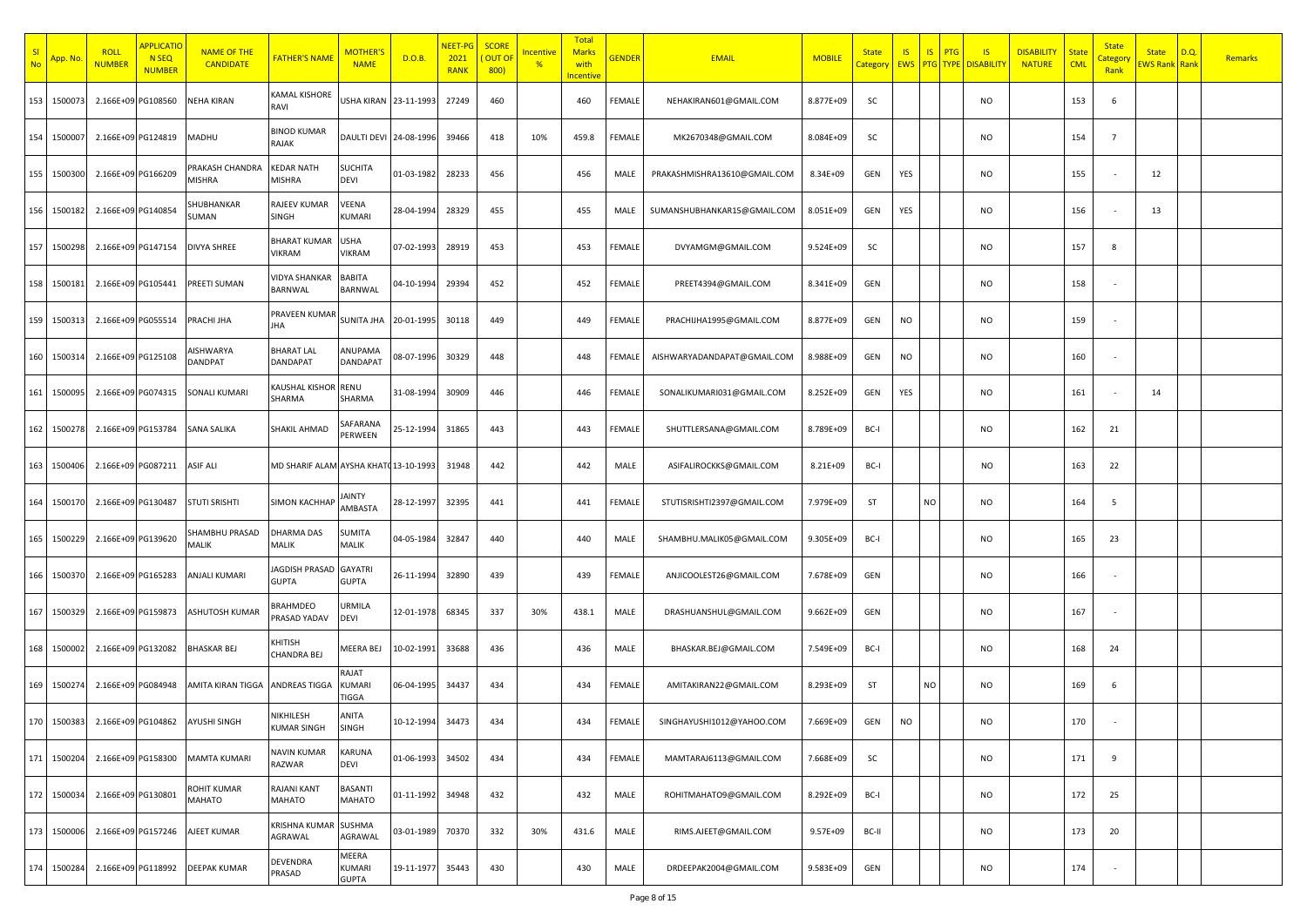| SI<br><b>No</b> | <mark>App. No</mark> | <b>ROLL</b><br><mark>NUMBER</mark> | <b>APPLICATIC</b><br>N <sub>SEQ</sub><br><b>NUMBER</b> | <b>NAME OF THE</b><br><b>CANDIDATE</b> | <b>FATHER'S NAME</b>              | MOTHER'<br><b>NAME</b>                 | D.O.B.     | <b>NEET-PG</b><br>2021<br><b>RANK</b> | <b>SCORE</b><br><b>OUT OF</b><br>800) | ncentive<br>$\frac{9}{6}$ | <b>Total</b><br><b>Marks</b><br>with<br><mark>Incentive</mark> | <b>GENDER</b> | <b>EMAIL</b>                          | <b>MOBILE</b> | <b>State</b><br>Category | <b>IS</b><br><b>EWS</b> | IS<br>PTG | IS<br><b>PTG</b> TYPE DISABILITY | <b>DISABILITY</b><br><b>NATURE</b> | <b>State</b><br><b>CML</b> | <b>State</b><br><mark>Categor</mark><br>Rank | <b>State</b><br>EWS Rank Rank | D.Q. | <b>Remarks</b> |
|-----------------|----------------------|------------------------------------|--------------------------------------------------------|----------------------------------------|-----------------------------------|----------------------------------------|------------|---------------------------------------|---------------------------------------|---------------------------|----------------------------------------------------------------|---------------|---------------------------------------|---------------|--------------------------|-------------------------|-----------|----------------------------------|------------------------------------|----------------------------|----------------------------------------------|-------------------------------|------|----------------|
| 175             | 1500393              | 2.166E+09 PG129389                 |                                                        | ANAMIKA                                | RAM CHANDRA<br>SINGH              | SARITA<br><b>KUMARI</b>                | 02-02-1995 | 35922                                 | 429                                   |                           | 429                                                            |               | FEMALE SINGHANAMIKA02021995@GMAIL.COM | 7.903E+09     | GEN                      |                         |           | NO                               |                                    | 175                        |                                              |                               |      |                |
|                 | 176 150006           | 2.166E+09 PG134824                 |                                                        | <b>DERRICK B KUJUR</b>                 | LATE MASIH<br>PRAKASH KUJUR       | MEENA<br>KUJUR                         | 24-11-1981 | 36325                                 | 428                                   |                           | 428                                                            | MALE          | DERRICKRNC@GMAIL.COM                  | 8.801E+09     | ST                       |                         | NO        | <b>NO</b>                        |                                    | 176                        | $\overline{7}$                               |                               |      |                |
|                 | 177 1500332          | 2.166E+09 PG167927                 |                                                        | JAY PRATAP SAHU                        | JAGATPAL SAHU                     | SAMPATI<br>DEVI                        | 01-02-1993 | 48896                                 | 389                                   | 10%                       | 427.9                                                          | MALE          | JAYPRATAPSAHU@GMAIL.COM               | 7.904E+09     | BC-I                     |                         |           | <b>NO</b>                        |                                    | 177                        | 26                                           |                               |      |                |
|                 | 178 1500151          | 2.166E+09 PG144746                 |                                                        | SUNIT KUMAR<br>RANJAN                  | RAM JANAM<br>RAM                  | MANJU DEVI 05-09-1985                  |            | 36788                                 | 426                                   |                           | 426                                                            | MALE          | SUNNYPMCH@GMAIL.COM                   | 7.631E+09     | SC                       |                         |           | NO                               |                                    | 178                        | 10                                           |                               |      |                |
|                 | 179 1500344          | 2.166E+09 PG069819                 |                                                        | SRISHTI MENON                          | <b>C SUNIL MENON</b>              | MEENAKSH<br><b>MENON</b>               | 18-09-1993 | 37160                                 | 425                                   |                           | 425                                                            | FEMALE        | SRISHTIMENON9@GMAIL.COM               | 8.002E+09     | GEN                      |                         |           | NO                               |                                    | 179                        |                                              |                               |      |                |
| 180             | 1500101              | 2.166E+09 PG073990                 |                                                        | DEEP DYUTI BHAGAT SUCHIT BHAGAT        |                                   | <b>DOLLY</b><br>MANJU<br><b>BHAGAT</b> | 27-01-1996 | 37408                                 | 424                                   |                           | 424                                                            | FEMALE        | DYUTIBHAGAT38931@GMAIL.COM            | $9.57E + 09$  | ST                       |                         | NO        | <b>NO</b>                        |                                    | 180                        | 8                                            |                               |      |                |
| 181             | 1500152              | 2.166E+09 PG143169                 |                                                        | ASTHA PRIYA                            | <b>AJAY KUMAR</b>                 | NILAM<br>KUMARI<br>SINHA               | 22-11-1994 | 37629                                 | 424                                   |                           | 424                                                            | FEMALE        | AASTHAPRIYA94@GMAIL.COM               | 7.784E+09     | GEN                      |                         |           | NO                               |                                    | 181                        |                                              |                               |      |                |
|                 | 182 1500325          | 2.166E+09 PG146218                 |                                                        | MATHILDA BEHERA                        | PRADEEP KUMAR<br><b>BEHERA</b>    | KALPALATA<br><b>BEHERA</b>             | 22-04-1995 | 37683                                 | 423                                   |                           | 423                                                            | FEMALE        | MATHILDABEHERA@GMAIL.COM              | 7.091E+09     | GEN                      |                         |           | NO                               |                                    | 182                        |                                              |                               |      |                |
|                 | 183 1500079          | 2.166E+09 PG120018                 |                                                        | RAJENDRA PRASAD                        | <b>JISHNUKANT</b><br>PRASAD SINGH | ASHA DEVI                              | 21-12-1992 | 37783                                 | 423                                   |                           | 423                                                            | MALE          | RAJENDRA.DR.24@GMAIL.COM              | 8.789E+09     | GEN                      |                         |           | <b>NO</b>                        |                                    | 183                        |                                              |                               |      |                |
|                 | 184 1500290          | 2.166E+09 PG160324                 |                                                        | GANESH KUMAR<br>SHRIVASTAVA            | <b>ANIL KUMAR</b><br>SHRIVASTAVA  | RENU DEVI                              | 15-01-1988 | 38670                                 | 420                                   |                           | 420                                                            | MALE          | GAANU76@GMAIL.COM                     | 9.304E+09     | GEN                      |                         |           | <b>NO</b>                        |                                    | 184                        |                                              |                               |      |                |
|                 | 185 1500110          | 2.166E+09 PG059974                 |                                                        | <b>SURAJ ORAON</b>                     | PRAKASH ORAON LAXMI DEVI          |                                        | 05-02-1994 | 38855                                 | 420                                   |                           | 420                                                            | MALE          | DOCSURAJ97@GMAIL.COM                  | 9.162E+09     | ST                       |                         | NO        | NO                               |                                    | 185                        | 9                                            |                               |      |                |
|                 | 186 1500258          | 2.166E+09 PG141799                 |                                                        | <b>AEMAN AHMAD</b>                     | AFTABUDDIN<br>AHMAD               | NAUSHABA<br>AHMAD                      | 09-12-1993 | 39043                                 | 419                                   |                           | 419                                                            | FEMALE        | AEMANMGMMCH@GMAIL.COM                 | 8.21E+09      | GEN                      | <b>NO</b>               |           | <b>NO</b>                        |                                    | 186                        |                                              |                               |      |                |
| 187             | 150036               | 2.166E+09 PG156609                 |                                                        | PUJA JHA                               | AJAY KUMAR JHA JAYANTI JHA        |                                        | 18-08-1991 | 40507                                 | 415                                   |                           | 415                                                            | FEMALE        | PUJAJHA611@GMAIL.COM                  | 6.204E+09     | GEN                      | <b>NO</b>               |           | <b>NO</b>                        |                                    | 187                        |                                              |                               |      |                |
| 188             | 1500253              | 2.166E+09 PG127297                 |                                                        | PAYAL BOIPAI                           | <b>DULLU BOIPAI</b>               | SHAKUNTA<br>A BOIPAI                   | 23-11-1994 | 40550                                 | 415                                   |                           | 415                                                            | FEMALE        | PINKI.LFS@GMAIL.COM                   | 7.209E+09     | ST                       |                         | NO.       | NO                               |                                    | 188                        | 10                                           |                               |      |                |
| 189             | 1500138              | 2.166E+09 PG070202                 |                                                        | SWATI PRIYA                            | RAJESH KUMAR<br>PANDEY            | INDUBALA                               | 08-06-1994 | 40579                                 | 414                                   |                           | 414                                                            | FEMALE        | SPARKLINGSWATI806@GMAIL.COM           | 7.631E+09     | GEN                      | <b>NO</b>               |           | NO                               |                                    | 189                        |                                              |                               |      |                |
|                 | 190 1500113          | 2.166E+09 PG118753                 |                                                        | RAGHVENDRA<br>KUMAR                    | MANGAL<br>PRASAD SINGH            | MEENA DEVI 01-06-1985                  |            | 40862                                 | 413                                   |                           | 413                                                            | MALE          | RSR.RATHOR.RSR@GMAIL.COM              | 7.903E+09     | GEN                      | YES                     |           | <b>NO</b>                        |                                    | 190                        |                                              | 15                            |      |                |
|                 | 191 1500059          | 2.166E+09 PG088884                 |                                                        | KISSLAY RAJ                            | JEETENDRA<br><b>KUMAR</b>         | PRIYA DIXIT                            | 03-03-1997 | 41098                                 | 413                                   |                           | 413                                                            | MALE          | RAJDEVIL1998@GMAIL.COM                | 7.32E+09      | GEN                      |                         |           | NO                               |                                    | 191                        |                                              |                               |      |                |
|                 | 192 1500203          | 2.166E+09 PG135320                 |                                                        | MD ASLAM JAWED                         | <b>MD MUSLIM</b>                  | SAIROON                                | 08-12-1986 | 41885                                 | 410                                   |                           | 410                                                            | MALE          | ASLAMJAWED2K8@GMAIL.COM               | 7.904E+09     | GEN                      | YES                     |           | NO                               |                                    | 192                        |                                              | 16                            |      |                |
|                 | 193 1500251          | 2.166E+09 PG154799                 |                                                        | NISHANT KUMAR                          | KAUSHLENDRA<br><b>KUMAR</b>       | USHA DEVI                              | 06-07-1990 | 54893                                 | 372                                   | 10%                       | 409.2                                                          | MALE          | NISHANTKUMAR6762@GMAIL.COM            | 7.633E+09     | BC-I                     |                         |           | <b>NO</b>                        |                                    | 193                        | 27                                           |                               |      |                |
|                 | 194 1500156          | 2.166E+09 PG124396                 |                                                        | <b>REA PRAKASH</b>                     | PRAKASH<br>CHANDRA<br>MEHTA       | RENU<br><b>MEHTA</b>                   | 05-03-1994 | 54999                                 | 372                                   | 10%                       | 409.2                                                          | FEMALE        | REA.PRAKASH@YAHOO.COM                 | 9.572E+09     | GEN                      |                         |           | <b>NO</b>                        |                                    | 194                        |                                              |                               |      |                |
| 195             | 1500198              | 2.166E+09 PG134329                 |                                                        | EKTA SHRESTH<br>KACHHAP                | <b>SUKRA KACHHAP</b>              | MEENA<br><b>KACHHAP</b>                | 02-10-1993 | 42627                                 | 408                                   |                           | 408                                                            | FEMALE        | EKTASKACHHAP@GMAIL.COM                | 8.435E+09     | ST                       |                         | NO        | NO                               |                                    | 195                        | 11                                           |                               |      |                |
|                 | 196 1500014          | 2.166E+09 PG121398                 |                                                        | ARUNIMA                                | ARUN KUMAR                        | <b>ALKA RANI</b>                       | 11-02-1990 | 42687                                 | 408                                   |                           | 408                                                            | FEMALE        | ARUNIMAKUMARI502@GMAIL.COM            | 9.931E+09     | GEN                      | <b>NO</b>               |           | <b>NO</b>                        |                                    | 196                        |                                              |                               |      |                |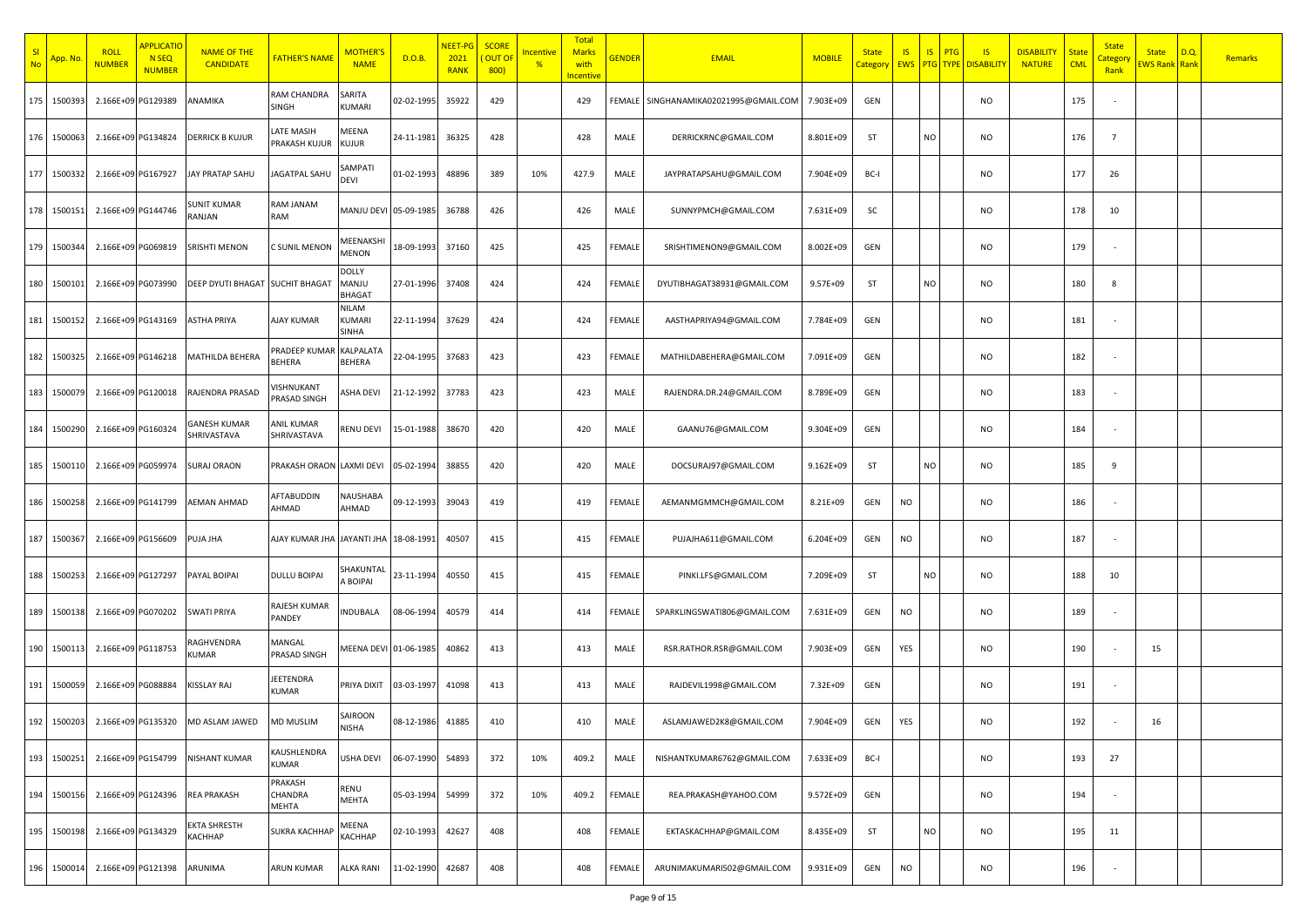| SI<br><b>No</b> | <mark>App. No</mark> | <b>ROLL</b><br><b>NUMBER</b> | <b>APPLICATIC</b><br>N <sub>SEQ</sub><br><b>NUMBER</b> | <b>NAME OF THE</b><br><b>CANDIDATE</b> | <b>FATHER'S NAME</b>                  | <b>MOTHER'</b><br><b>NAME</b> | D.O.B.     | <mark>NEET-PG</mark><br>2021<br><b>RANK</b> | <b>SCORE</b><br><b>OUT OF</b><br>800) | <u>Incentive</u><br>$\frac{9}{6}$ | Total<br><b>Marks</b><br>with<br>ncentive | <b>GENDER</b> | <b>EMAIL</b>                         | <b>MOBILE</b> | <b>State</b><br>Category | IS  | S <br>PTG | IS<br><b>EWS PTG TYPE DISABILITY</b> | <b>DISABILITY</b><br><b>NATURE</b> | State<br><b>CML</b> | <b>State</b><br>Categor<br>Rank | <b>State</b><br><b>EWS Rank</b> Rank | D.Q. | <b>Remarks</b>                      |
|-----------------|----------------------|------------------------------|--------------------------------------------------------|----------------------------------------|---------------------------------------|-------------------------------|------------|---------------------------------------------|---------------------------------------|-----------------------------------|-------------------------------------------|---------------|--------------------------------------|---------------|--------------------------|-----|-----------|--------------------------------------|------------------------------------|---------------------|---------------------------------|--------------------------------------|------|-------------------------------------|
| 197             | 150041               | 2.166E+09 PG141762           |                                                        | RAJEEV KUMAR                           | CHHABILAL SAHA SHAKUNTALA 22-10-1987  |                               |            | 42703                                       | 408                                   |                                   | 408                                       | MALE          | AAYUSH.KUMAR50@GMAIL.COM             | 7.98E+09      | BC-I                     |     |           | NO                                   |                                    | 197                 | 28                              |                                      |      |                                     |
| 198             | 150017               | 2.166E+09 PG168484           |                                                        | <b>MANISHA ROY</b>                     | SHAILENDRA<br><b>KUMAR</b>            | LALTI<br>KUMARI               | 03-02-1981 | 67942                                       | 338                                   | 20%                               | 405.6                                     | FEMALE        | DRMANISHAROY@GMAIL.COM               | 9.472E+09     | GEN                      |     |           | <b>NO</b>                            |                                    | 198                 |                                 |                                      |      |                                     |
| 199             | 1500283              | 2.166E+09 PG127493           |                                                        | UMESH KUMAR                            | ATE J.N.<br>CHAUDHARY                 | BALKESHA<br>DEVI              | 15-03-1981 | 43333                                       | 405                                   |                                   | 405                                       | MALE          | UMERASHSUGU113108@GMAIL.COM          | 9.835E+09     | GEN                      |     |           | <b>NO</b>                            |                                    | 199                 |                                 |                                      |      |                                     |
| 200             | 150012               | 2.166E+09 PG140754           |                                                        | <b>JYOTI KUMARI</b>                    | MANOJ KUMAR<br>SINGH                  | TARA DEVI                     | 26-11-1989 | 44640                                       | 402                                   |                                   | 402                                       | FEMALE        | JYOTIJK98355@GMAIL.COM               | 9.836E+09     | GEN                      |     |           | NO                                   |                                    | 200                 |                                 |                                      |      |                                     |
| 201             | 1500009              | 2.166E+09 PG118358           |                                                        | VIJAYA                                 | AJAY KUMAR<br>PATHAK                  | RENU<br>PATHAK                | 22-11-1991 | 44721                                       | 401                                   |                                   | 401                                       | FEMALE        | DRVIJYAPATHAK0136@GMAIL.COM          | 7.903E+09     | GEN                      | YES |           | <b>NO</b>                            |                                    | 201                 |                                 | 17                                   |      |                                     |
| 202             | 150021               | 2.166E+09 PG117097           |                                                        | ABHISHEK<br>VISHWAKARMA                | <b>SURESH</b><br>VISHWAKARMA          | SAVITRI<br>VISHWAKAR<br>MA    | 08-10-1994 | 45080                                       | 400                                   |                                   | 400                                       | MALE          | ABHISHEKRIMS007@GMAIL.COM            | 9.103E+09     | GEN                      |     |           | <b>NO</b>                            |                                    | 202                 |                                 |                                      |      | Non Creamy Layer<br>C/C IS Required |
| 203             | 1500066              |                              | 2.166E+09 PG046014                                     | ANUJ KUMAR EKKA                        | <b>BISHUN EKKA</b>                    | SHANTI DEVI 07-08-1993        |            | 45293                                       | 400                                   |                                   | 400                                       | MALE          | ANUJ7893@GMAIL.COM                   | 9.709E+09     | ST                       |     | <b>NO</b> | NO                                   |                                    | 203                 | 12                              |                                      |      |                                     |
| 204             | 1500025              | 2.166E+09 PG089979           |                                                        | ARCHANA                                | BINDESHWAR<br>RAM                     | HIRA MANI<br>DEVI             | 31-01-1972 | 46334                                       | 396                                   |                                   | 396                                       | FEMALE        | ARCHANAKAMAL1972@GMAIL.COM           | 9.432E+09     | SC                       |     |           | NO                                   |                                    | 204                 | 11                              |                                      |      | On Contract Service                 |
| 205             | 1500150              | 2.166E+09 PG127761           |                                                        | RABIA IMAM                             | MD NOOR IMAM                          | YASMIN ARA 11-10-1992         |            | 46658                                       | 396                                   |                                   | 396                                       | FEMALE        | RABIAIMAM11@GMAIL.COM                | 8.709E+09     | BC-I                     |     |           | <b>NO</b>                            |                                    | 205                 | 29                              |                                      |      |                                     |
| 206             | 150030               |                              | 2.166E+09 PG140306                                     | AMIT KUMAR                             | <b>VINAY KUMAR</b>                    | SANYUKTA<br>DEVI              | 05-01-1991 | 46701                                       | 395                                   |                                   | 395                                       | MALE          | KUMARAMITRAI14@GMAIL.COM             | 7.903E+09     | BC-II                    |     |           | <b>NO</b>                            |                                    | 206                 | 21                              |                                      |      |                                     |
| 207             | 150010               |                              | 2.166E+09 PG144454                                     | NAZIA HASSAN                           | MURSHID<br>HASSAN                     | HASIBA<br>HASSAN              | 10-01-1990 | 46822                                       | 395                                   |                                   | 395                                       | FEMALE        | HNAZIA619@GMAIL.COM                  | 7.98E+09      | GEN                      |     |           | NO                                   |                                    | 207                 |                                 |                                      |      |                                     |
| 208             | 150009               |                              | 2.166E+09 PG141818                                     | <b>BINITA GUPTA</b>                    | <b>SUDHIR PRASAD</b>                  | MADHURI<br>GUPTA              | 02-09-1992 | 47289                                       | 394                                   |                                   | 394                                       | FEMALE        | VINITAGIAM19@GMAIL.COM               | 8.987E+09     | BC-I                     |     |           | NO                                   |                                    | 208                 | 30                              |                                      |      |                                     |
| 209             | 150011               |                              | 2.166E+09 PG099780                                     | AMRIT KHALKHO                          | AJAY KHALKHO                          | .ILY<br>KHALKHO               | 21-12-1991 | 47716                                       | 393                                   |                                   | 393                                       | MALE          | AMRITSANDEEPROX21@GMAIL.COM          | 9.031E+09     | ST                       |     | <b>NO</b> | NO                                   |                                    | 209                 | 13                              |                                      |      |                                     |
| 210             | 150015               |                              | 2.166E+09 PG148936                                     | NITISH KUMAR                           | RAGHU NANDAN<br>SAH                   | NEELAM<br>DEVI                | 23-03-1994 | 47768                                       | 392                                   |                                   | 392                                       | MALE          | IMNITISHKUMAR1994@REDIFFMAIL.CO<br>м | 7.004E+09     | BC-I                     |     |           | NO                                   |                                    | 210                 | 31                              |                                      |      |                                     |
| 211             | 1500105              | 2.166E+09 PG110145           |                                                        | AMARNATH MEHRA                         | ETWARI RAVIDAS                        | SUSHILA<br>DEVI               | 03-02-1996 | 50121                                       | 386                                   |                                   | 386                                       | MALE          | AMARNATHMEHRA1996@GMAIL.COM          | 7.543E+09     | SC                       |     |           | NO                                   |                                    | 211                 | 12                              |                                      |      |                                     |
| 212             | 1500385              | 2.166E+09 PG177963           |                                                        | <b>BIBEK KUMAR</b>                     | SATYANARAYAN<br>PRASAD                | SITA DEVI                     | 06-03-1985 | 50209                                       | 385                                   |                                   | 385                                       | MALE          | BIBEKKMR02@GMAIL.COM                 | 7.291E+09     | BC-I                     |     |           | NO                                   |                                    | 212                 | 32                              |                                      |      |                                     |
| 213             | 1500291              |                              | 2.166E+09 PG167820                                     | ANKITA MUKUL                           | <b>TULSI MAHTO</b>                    | MEENAKSH<br>MAHTO             | 22-02-1986 | 50211                                       | 385                                   |                                   | 385                                       | FEMALE        | DR.ANKITAMUKUL@GMAIL.COM             | $9.43E + 09$  | GEN                      |     |           | NO                                   |                                    | 213                 |                                 |                                      |      |                                     |
| 214             | 1500029              |                              | 2.166E+09 PG007233                                     | ANIKA KUJUR                            | AJIT KUJUR                            | ANJALI<br>UJUR.               | 26-12-1992 | 50422                                       | 385                                   |                                   | 385                                       | FEMALE        | KUJURANIKA99@GMAIL.COM               | 7.034E+09     | ST                       |     | NO        | NO                                   |                                    | 214                 | 14                              |                                      |      |                                     |
| 215             | 1500401              | 2.166E+09 PG146502           |                                                        | <b>KOMAL SONI</b>                      | DHAWJA DHARI SCSUMITRA DEV 14-10-1991 |                               |            | 50664                                       | 384                                   |                                   | 384                                       | FEMALE        | KOMALPMCH@GMAIL.COM                  | 9.123E+09     | BC-II                    |     |           | <b>NO</b>                            |                                    | 215                 | 22                              |                                      |      |                                     |
| 216             | 1500065              |                              | 2.166E+09 PG078079                                     | <b>SURBHI TOPPO</b>                    | C.S. TOPPO                            | SOSHANTI<br>TOPPO             | 15-12-1996 | 50898                                       | 384                                   |                                   | 384                                       | FEMALE        | TOPPOSURBHI@GMAIL.COM                | 9.932E+09     | ST                       |     | <b>NO</b> | <b>NO</b>                            |                                    | 216                 | 15                              |                                      |      |                                     |
| 217             | 150033               |                              | 2.166E+09 PG163642                                     | PINKI KUMARI                           | <b>BHARAT PRASAD</b>                  | MEERA DEVI 04-01-1977         |            | 86767                                       | 294                                   | 30%                               | 382.2                                     | FEMALE        | DRPINKI77@GMAIL.COM                  | 9.279E+09     | BC-I                     |     |           | <b>NO</b>                            |                                    | 217                 | 33                              |                                      |      | For Category Seat<br>Only           |
| 218             | 1500206              | 2.166E+09 PG017810           |                                                        | PRAVEEN KUMAR<br>MEHRA                 | CHOUDHARY<br><b>MEHRA</b>             | <b>KAMLA BAT</b><br>DEVI      | 12-03-1993 | 51285                                       | 382                                   |                                   | 382                                       | MALE          | PRAVEENMEHRA617@GMAIL.COM            | 7.992E+09     | SC                       |     |           | <b>NO</b>                            |                                    | 218                 | 13                              |                                      |      |                                     |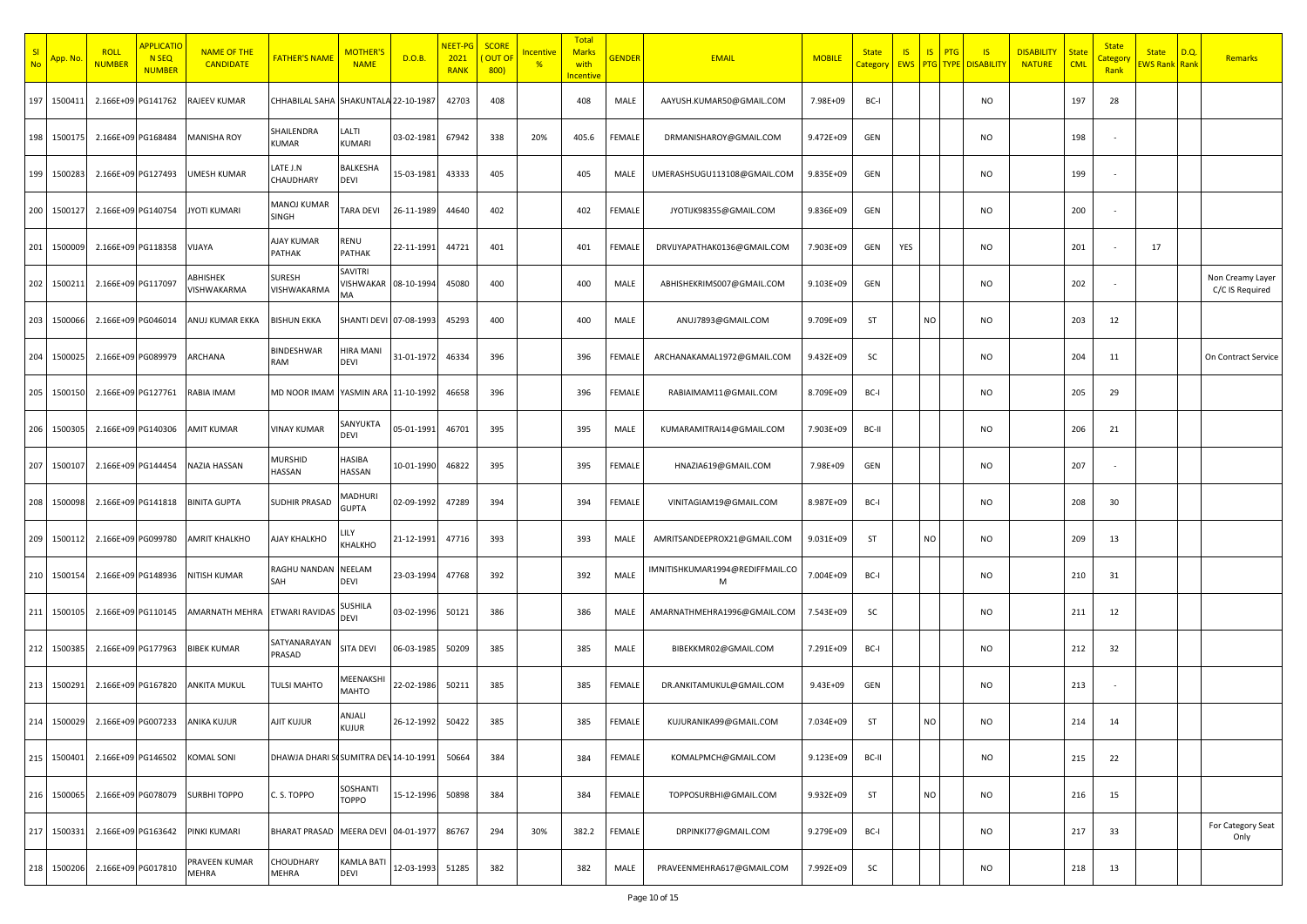| SI<br><b>No</b> | <mark>App. No</mark> | <b>ROLL</b><br><mark>NUMBER</mark> | <b>APPLICATIO</b><br>N <sub>SEQ</sub><br><b>NUMBER</b> | <b>NAME OF THE</b><br><b>CANDIDATE</b>                | <b>FATHER'S NAME</b>               | <b>MOTHER'</b><br><b>NAME</b> | D.O.B.     | NEET-PG<br>2021<br><b>RANK</b> | <b>SCORE</b><br><b>OUT OF</b><br>800) | <u>Incentive</u><br>$\frac{9}{6}$ | Total<br><b>Marks</b><br>with<br>ncentive | <b>GENDER</b> | <b>EMAIL</b>                | <b>MOBILI</b> | <b>State</b><br>Category | <b>IS</b><br>EWS PTG TYPE | IS        | <b>PTG</b><br>$\overline{\mathsf{S}}$<br><b>DISABILITY</b> | <b>DISABILITY</b><br><b>NATURE</b> | <b>State</b><br><b>CML</b> | <b>State</b><br>Categor<br>Rank | <b>State</b><br><b>WS Rank</b> Rank | D.Q | Remarks                    |
|-----------------|----------------------|------------------------------------|--------------------------------------------------------|-------------------------------------------------------|------------------------------------|-------------------------------|------------|--------------------------------|---------------------------------------|-----------------------------------|-------------------------------------------|---------------|-----------------------------|---------------|--------------------------|---------------------------|-----------|------------------------------------------------------------|------------------------------------|----------------------------|---------------------------------|-------------------------------------|-----|----------------------------|
|                 | 219 150037           | 2.166E+09 PG156528                 |                                                        | PRITI JHA                                             | AJAY KUMAR JHA JAYANTI JHA         |                               | 08-06-1989 | 52507                          | 379                                   |                                   | 379                                       | FEMALE        | PRITIJHA8690@GMAIL.COM      | 7.281E+09     | GEN                      | <b>NO</b>                 |           | NO                                                         |                                    | 219                        |                                 |                                     |     |                            |
|                 | 220 1500394          | 2.166E+09 PG073983                 |                                                        | <b>VIVIEN RITSE</b>                                   | NIPETSO RITSE                      | WEKHROPE<br>U RITSE           | 27-01-1996 | 53006                          | 378                                   |                                   | 378                                       | FEMALE        | BLUELESSNESS21@GMAIL.COM    | 7.631E+09     | GEN                      |                           |           | NO                                                         |                                    | 220                        | $\sim$                          |                                     |     |                            |
|                 | 221 1500308          | 2.166E+09 PG074177                 |                                                        | ANUPAMA LAKRA                                         | PANCHU LAKRA                       | KUMUD<br>BARA                 | 01-01-1993 | 53545                          | 376                                   |                                   | 376                                       | FEMALE        | ANUPAMALAKRA1986@GMAIL.COM  | 7.092E+09     | ST                       |                           | <b>NO</b> | <b>NO</b>                                                  |                                    | 221                        | 16                              |                                     |     |                            |
|                 | 222 1500220          | 2.166E+09 PG086916                 |                                                        | SUBHANKAR ROY                                         | <b>SUBRATA ROY</b>                 | TI RANI ROY 28-08-1993        |            | 53966                          | 375                                   |                                   | 375                                       | MALE          | SUBHANKAR.ROY41@GMAIL.COM   | 9.507E+09     | GEN                      | YES                       |           | NO                                                         |                                    | 222                        |                                 | 18                                  |     |                            |
| 223             | 1500419              | 2.166E+09 PG147000                 |                                                        | SHISHIR KUMAR MAH CHUNNU RAM MASHEELA DEVI 04-03-1982 |                                    |                               |            | 54980                          | 372                                   |                                   | 372                                       | MALE          | DR.SHISHIR.RIMS@GMAIL.COM   | $9.57E + 09$  | GEN                      |                           |           | <b>NO</b>                                                  |                                    | 223                        |                                 |                                     |     | <b>NCL C/C IS REQUIRED</b> |
|                 | 224 1500166          | 2.166E+09 PG142911                 |                                                        | SHALINI KUMARI                                        | AJIT KUMAR                         | SUNITA DEVI 14-05-1993        |            | 55040                          | 372                                   |                                   | 372                                       | FEMALE        | SHALINI.KUMARI.14@GMAIL.COM | 8.652E+09     | GEN                      |                           |           | <b>NO</b>                                                  |                                    | 224                        |                                 |                                     |     |                            |
| 225             | 1500339              | 2.166E+09 PG168085                 |                                                        | <b>INAMUL HAQUE</b>                                   | MD ISLAM<br>AHMAD                  | SHAKEELA<br>KHATOON           | 01-10-1988 | 55100                          | 372                                   |                                   | 372                                       | MALE          | INAMHAQUERIMS@GMAIL.COM     | 8.81E+09      | BC-I                     |                           |           | <b>NO</b>                                                  |                                    | 225                        | 34                              |                                     |     |                            |
|                 | 226 1500269          | 2.166E+09 PG082592                 |                                                        | SOUMYA MURMU                                          | <b>SIMSON MURML</b>                | STELLA<br>MURMU               | 19-07-1994 | 55135                          | 372                                   |                                   | 372                                       | FEMALE        | SOUMYA.MURMU94@GMAIL.COM    | 7.034E+09     | ST                       |                           | NO        | NO                                                         |                                    | 226                        | 17                              |                                     |     |                            |
|                 | 227 1500067          | 2.166E+09 PG097255                 |                                                        | DEEPAK HANSDAH                                        | CHANDRAY<br><b>HANSDAH</b>         | <b>KAUSHALYA</b><br>HANSDAH   | 29-03-1988 | 55561                          | 370                                   |                                   | 370                                       | MALE          | DEEP1738@GMAIL.COM          | 9.931E+09     | <b>ST</b>                |                           | <b>NO</b> | <b>NO</b>                                                  |                                    | 227                        | 18                              |                                     |     |                            |
|                 | 228 1500024          | 2.166E+09 PG068398                 |                                                        | PETER MARANDI                                         | CHARLES<br>MARANDI                 | CASSIA<br>MARANDI             | 11-10-1991 | 56001                          | 370                                   |                                   | 370                                       | MALE          | PETERMARANDI08@GMAIL.COM    | 7.763E+09     | <b>ST</b>                |                           | <b>NO</b> | NO                                                         |                                    | 228                        | 19                              |                                     |     |                            |
|                 | 229 1500265          | 2.166E+09 PG123367                 |                                                        | VARSHA BHAGAT                                         | GANDU ORAON<br><b>BHAGAT</b>       | SUMANTI<br><b>BHAGAT</b>      | 27-02-1995 | 56128                          | 369                                   |                                   | 369                                       | FEMALE        | VARSHACTPS1995@GMAIL.COM    | 8.252E+09     | ST                       |                           | NO        | NO                                                         |                                    | 229                        | 20                              |                                     |     |                            |
| 230             | 1500319              | 2.166E+09 PG128293                 |                                                        | RAVI PRAKASH                                          | BRAJ NANDAN<br>SINGH               | <b>SULFA DEVI</b>             | 28-10-1969 | 91604                          | 283                                   | 30%                               | 367.9                                     | MALE          | DRRAVIPRAKASH1969@GMAIL.COM | 6.201E+09     | BC-I                     |                           |           | NO                                                         |                                    | 230                        | 35                              |                                     |     | For Category Seat<br>Only  |
| 231             | 1500038              | 2.166E+09 PG123206                 |                                                        | DEEPIKA MARDI                                         | <b>ARJUN MARDI</b>                 | DANGI<br>MARDI                | 24-10-1992 | 56967                          | 367                                   |                                   | 367                                       | FEMALE        | DEEPIKA.MARDI@GMAIL.COM     | 7.904E+09     | ST                       |                           | <b>NO</b> | NO                                                         |                                    | 231                        | 21                              |                                     |     |                            |
| 232             | 1500046              | 2.166E+09 PG152833                 |                                                        | NISHANT ABHISHEK<br>Kujur                             | PASHAN LAL<br>kujur                | SUSHMA<br>LAKRA               | 25-12-1984 | 57546                          | 365                                   |                                   | 365                                       | MALE          | BABULKUJUR@GMAIL.COM        | 9.939E+09     | ST                       |                           | <b>NO</b> | NO                                                         |                                    | 232                        | 22                              |                                     |     |                            |
|                 | 233 1500320          | 2.166E+09 PG139804                 |                                                        | <b>ARUN KUMAR</b>                                     | RAM CHHABILA<br>SAH                | ARCHANA<br>DEVI               | 30-01-1978 | 92895                          | 280                                   | 30%                               | 364                                       | MALE          | ARUNK3012@GMAIL.COM         | 9.708E+09     | BC-I                     |                           |           | NO                                                         |                                    | 233                        | 36                              |                                     |     |                            |
|                 | 234 1500245          | 2.166E+09 PG151080                 |                                                        | RANJIT MURMU                                          | <b>BIRIA MURMU</b>                 | MANKO<br>MURMU                | 20-10-1982 | 92946                          | 280                                   | 30%                               | 364                                       | MALE          | DRRANJITMURMU9@GMAIL.COM    | 9.006E+09     | ST                       |                           | <b>NO</b> | NO                                                         |                                    | 234                        | 23                              |                                     |     | For Category Seat<br>Only  |
|                 | 235 1500047          | 2.166E+09 PG082239                 |                                                        | SHWETA KUMARI                                         | <b>VIJAY KUMAR</b>                 | RENU DEVI                     | 20-11-1995 | 58309                          | 363                                   |                                   | 363                                       | FEMALE        | DR.SHWETAKUMARI13@GMAIL.COM | 8.521E+09     | SC                       |                           |           | NO                                                         |                                    | 235                        | 14                              |                                     |     |                            |
|                 |                      | 236 1500297 2.166E+09 PG054059     |                                                        | RADHA KUMARI                                          | <b>VIJAY DAS</b>                   | MUNIYA<br><b>DEVI</b>         | 25-01-1994 | 58556                          | 362                                   |                                   | 362                                       | FEMALE        | RK6878719@GMAIL.COM         | 9.801E+09     | SC                       |                           |           | <b>NO</b>                                                  |                                    | 236                        | 15                              |                                     |     |                            |
|                 | 237 1500083          | 2.166E+09 PG125515                 |                                                        | ALINA KUJUR                                           | <b>SUKH SANJAN</b><br><b>KUJUR</b> | RASHMI<br>KUJUR               | 15-01-1997 | 58643                          | 362                                   |                                   | 362                                       | FEMALE        | ALINAKUJUR03@GMAIL.COM      | 7.034E+09     | ST                       |                           | NO        | <b>NO</b>                                                  |                                    | 237                        | 24                              |                                     |     |                            |
| 238             | 1500087              | 2.166E+09 PG102451                 |                                                        | <b>GAYATRI KISKU</b>                                  | PURUSOTTAM<br>KISKU                | SITAMONI<br>KISKU             | 12-12-1995 | 59126                          | 361                                   |                                   | 361                                       | FEMALE        | KISKUGAYATRI@GMAIL.COM      | 9.771E+09     | ST                       |                           | <b>NO</b> | <b>NO</b>                                                  |                                    | 238                        | 25                              |                                     |     |                            |
|                 | 239 1500376          | 2.166E+09 PG170269                 |                                                        | SANJOY LAL GORAIN                                     | MOHAN LAL<br>GORAIN                | PARUL BALA<br><b>GORAIN</b>   | 30-06-1976 | 59243                          | 360                                   |                                   | 360                                       | MALE          | MAILDRSANJAY@GMAIL.COM      | 9.435E+09     | BC-I                     |                           |           | <b>NO</b>                                                  |                                    | 239                        | 37                              |                                     |     |                            |
|                 | 240 1500309          | 2.166E+09 PG099382                 |                                                        | ANJALI KACHHAP                                        | DILIP KUMAR<br>KACHHAP             | POONAM<br>KACHHAP             | 01-01-1995 | 59665                          | 360                                   |                                   | 360                                       | FEMALE        | ANJALIKACHHAP647@GMAIL.COM  | 7.37E+09      | ST                       |                           | <b>NO</b> | <b>NO</b>                                                  |                                    | 240                        | 26                              |                                     |     |                            |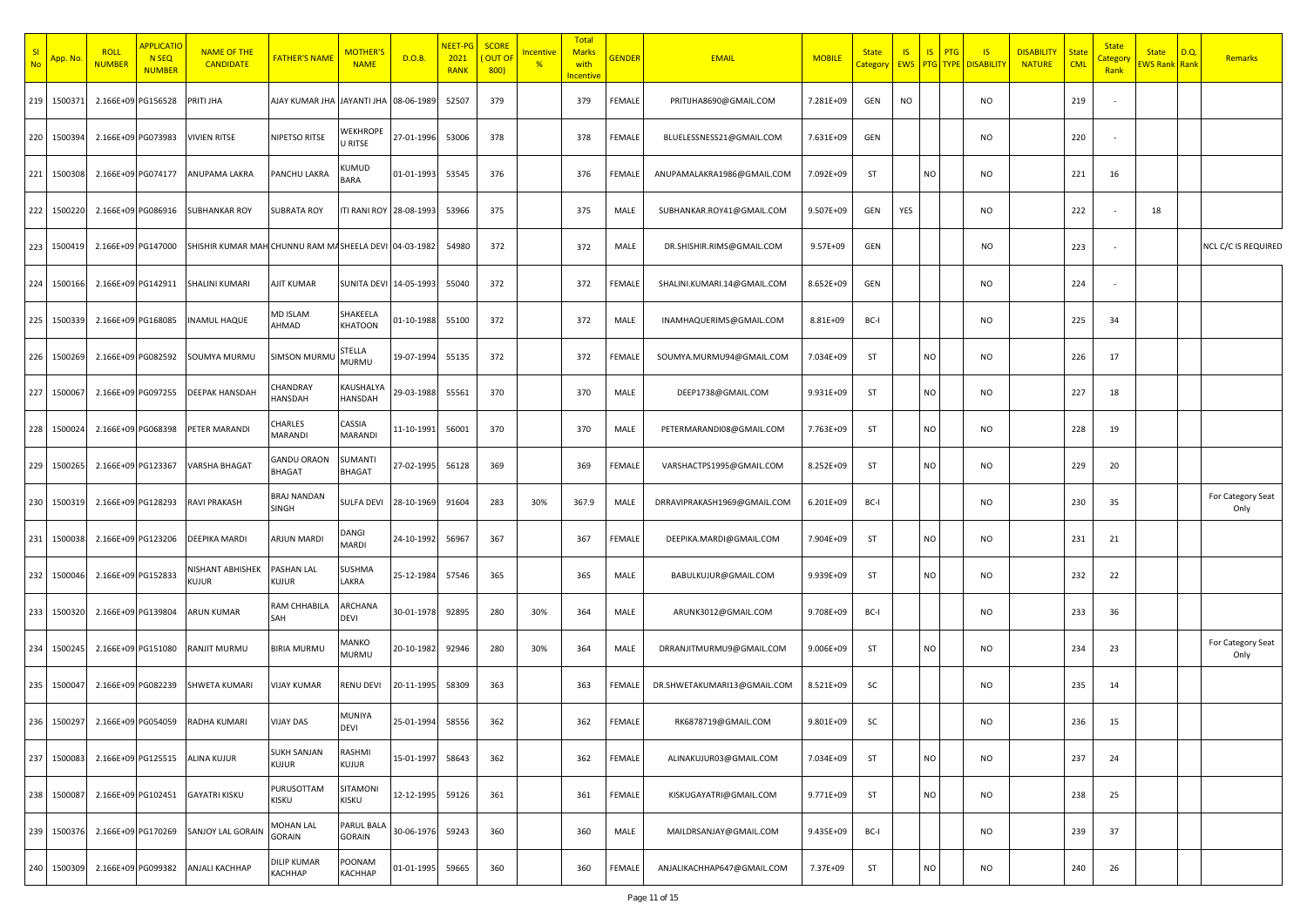| SI<br><b>No</b> | <mark>App. No</mark> | <b>ROLL</b><br><b>NUMBER</b> | <b>APPLICATIO</b><br>N <sub>SEQ</sub><br><b>NUMBER</b> | <b>NAME OF THE</b><br><b>CANDIDATE</b> | <b>FATHER'S NAME</b>            | <b>MOTHER'</b><br><b>NAME</b> | D.O.B.     | <mark>NEET-PG</mark><br>2021<br><b>RANK</b> | <b>SCORE</b><br>OUT OI<br>800) | <mark>Incentive</mark><br>$\frac{9}{6}$ | Total<br><b>Marks</b><br>with<br>ncentive | <b>GENDER</b> | <b>EMAIL</b>                 | <b>MOBILE</b> | <b>State</b><br>Category | <b>IS</b> | S <br>PTG<br>EWS PTG TYPE | IS<br><b>DISABILITY</b> | <b>DISABILITY</b><br><b>NATURE</b> | <b>State</b><br><b>CML</b> | <b>State</b><br><b>Categor</b><br>Rank | <b>State</b><br>EWS Rank Rank | D.Q. | <b>Remarks</b>            |
|-----------------|----------------------|------------------------------|--------------------------------------------------------|----------------------------------------|---------------------------------|-------------------------------|------------|---------------------------------------------|--------------------------------|-----------------------------------------|-------------------------------------------|---------------|------------------------------|---------------|--------------------------|-----------|---------------------------|-------------------------|------------------------------------|----------------------------|----------------------------------------|-------------------------------|------|---------------------------|
| 241             | 150026               |                              | 2.166E+09 PG147444                                     | SANJAY MANDAL                          | <b>BHIM MANDAL</b>              | <b>HUDANI</b><br>DEVI         | 04-07-1995 | 59971                                       | 359                            |                                         | 359                                       | MALE          | SANJAYMANDAL1436@GMAIL.COM   | 7.255E+09     | BC-I                     |           |                           | NO                      |                                    | 241                        | 38                                     |                               |      |                           |
| 242             | 1500366              |                              | 2.166E+09 PG160907                                     | <b>GOUR CHANDRA</b><br>GORAIN          | SADHU CHARAN<br><b>GORAIN</b>   | <b>BELA RANI</b>              | 05-02-1980 | 60068                                       | 359                            |                                         | 359                                       | MALE          | GOURCHANDRA000@GMAIL.COM     | 8.252E+09     | BC-I                     |           |                           | <b>NO</b>               |                                    | 242                        | 39                                     |                               |      |                           |
| 243             | 1500345              |                              | 2.166E+09 PG125891                                     | SARITA HANSDA                          | SAROJ HANSDA                    | SAHODANI<br>MARANDI           | 09-01-1994 | 73346                                       | 325                            | 10%                                     | 357.5                                     | FEMALE        | SARITAHANSDAME@GMAIL.COM     | 9.661E+09     | ST                       |           | <b>NO</b>                 | <b>NO</b>               |                                    | 243                        | 27                                     |                               |      |                           |
| 244             | 150021               |                              | 2.166E+09 PG173179                                     | LALITA KACHHAP                         | ITU RAM<br>КАСННАР              | SUMITRA<br><b>KACHHAP</b>     | 27-12-1985 | 95826                                       | 274                            | 30%                                     | 356.2                                     | FEMALE        | LALITAKACHHAP2011@GMAIL.COM  | 9.932E+09     | ST                       |           | <b>NO</b>                 | NO                      |                                    | 244                        | 28                                     |                               |      | For Category Seat<br>Only |
| 245             | 1500372              |                              | 2.166E+09 PG134903                                     | <b>IFFAT RASOOL</b>                    | GHULAM<br>RASOOL WARSI          | SHANAAZ<br>MULIA              | 11-04-1992 | 60765                                       | 356                            |                                         | 356                                       | FEMALE        | DRIFFATRASOOL@GMAIL.COM      | 7.061E+09     | BC-I                     |           |                           | <b>NO</b>               |                                    | 245                        | 40                                     |                               |      |                           |
| 246             | 1500247              |                              | 2.166E+09 PG108799                                     | HELEN MORISH<br>MONIKA TUDU            | <b>BIMAL TUDU</b>               | MALTI<br>MARANDI              | 12-12-1991 | 61507                                       | 355                            |                                         | 355                                       | FEMALE        | HELENMORISH@GMAIL.COM        | 9.123E+09     | ST                       |           | <b>NO</b>                 | <b>NO</b>               |                                    | 246                        | 29                                     |                               |      |                           |
| 247             | 150007               |                              | 2.166E+09 PG087702                                     | SHASHANK SHEKHAR JAYANT KUMAR          |                                 | MANJU                         | 25-12-1993 | 61768                                       | 354                            |                                         | 354                                       | MALE          | SHANKY663232@GMAIL.COM       | 9.044E+09     | GEN                      |           |                           | NO                      |                                    | 247                        |                                        |                               |      |                           |
| 248             | 1500292              |                              | 2.166E+09 PG164258                                     | MANUWEL TUDU                           | LOGAN TUDU                      | SOBODI<br><b>HANSDA</b>       | 10-04-1991 | 75006                                       | 321                            | 10%                                     | 353.1                                     | MALE          | TUDUMANUEL2013@GMAIL.COM     | 7.979E+09     | ST                       |           | <b>NO</b>                 | NO                      |                                    | 248                        | 30                                     |                               |      |                           |
| 249             | 1500192              |                              | 2.166E+09 PG160170                                     | KUMARI NIVEDITA                        | <b>PRAHLAD</b><br>CHANDRA YADAV | SHAKUNTAI<br>A DEVI           | 12-03-1985 | 61950                                       | 353                            |                                         | 353                                       | FEMALE        | DRKUMARINIVEDITA11@GMAIL.COM | 8.21E+09      | BC-II                    |           |                           | <b>NO</b>               |                                    | 249                        | 23                                     |                               |      |                           |
| 250             | 150011               |                              | 2.166E+09 PG016927                                     | <b>BAL KRISHNA</b><br>MAHTO            | BHUKHAN RAM<br>MAHTO            | <b>FAKO DEVI</b>              | 05-01-1980 | 97576                                       | 270                            | 30%                                     | 351                                       | MALE          | KRISHNABAL414@GMAIL.COM      | 9.836E+09     | BC-I                     |           |                           | <b>NO</b>               |                                    | 250                        | 41                                     |                               |      | For Category Seat<br>Only |
| 251             | 150023               |                              | 2.166E+09 PG177480                                     | SHASHIDHAR<br>MISHRA                   | <b>GOPAL MISHRA</b>             | VIDYAWATI<br>DEVI             | 23-06-1992 | 75761                                       | 319                            | 10%                                     | 350.9                                     | MALE          | DRSDMDR@GMAIL.COM            | 9.799E+09     | GEN                      |           |                           | NO                      |                                    | 251                        |                                        |                               |      |                           |
| 252             | 150017               |                              | 2.166E+09 PG149371                                     | SONU KUMAR                             | SHEO PUJAN<br>RAM               | <b>GITA DEVI</b>              | 07-07-1982 | 62971                                       | 350                            |                                         | 350                                       | MALE          | SONUMGM2002@GMAIL.COM        | 8.211E+09     | SC                       |           |                           | <b>NO</b>               |                                    | 252                        | 16                                     |                               |      |                           |
| 253             | 150025               |                              | 2.166E+09 PG138334                                     | UDAY KUMAR SINHA                       | ATE JAMINI.<br>KANTA SINHA      | <b>GEETA RANI</b><br>SINHA    | 07-07-1963 | 63438                                       | 350                            |                                         | 350                                       | MALE          | UDAYSINHA.US@GMAIL.COM       | 9.471E+09     | GEN                      | <b>NO</b> |                           | <b>NO</b>               |                                    | 253                        |                                        |                               |      |                           |
| 254             | 150014               |                              | 2.166E+09 PG015642                                     | SHAILESH SANJUL<br><b>HEMBROM</b>      | RAMESH RAMSAI<br>HEMBROM        | SAROJINI<br>SOREN             | 03-01-1993 | 63470                                       | 350                            |                                         | 350                                       | MALE          | SSHEMBROM12@GMAIL.COM        | 8.81E+09      | ST                       |           | <b>NO</b>                 | NO                      |                                    | 254                        | 31                                     |                               |      |                           |
| 255             | 150026               |                              | 2.166E+09 PG133090                                     | OM PRAKASH                             | <b>JINDHYACHAL</b><br>RAM       | RAMESWAR<br>DEVI              | 03-06-1968 | 98005                                       | 269                            | 30%                                     | 349.7                                     | MALE          | PRAKASHDROM249@GMAIL.COM     | 6.207E+09     | SC                       |           |                           | NO                      |                                    | 255                        | 17                                     |                               |      | For Category Seat<br>Only |
| 256             | 1500230              |                              | 2.166E+09 PG096350                                     | PRAVEEN KUMAR<br><b>LNIN</b>           | KHAKHARI MING                   | LAKSHMINI<br>A MING           | 20-12-1995 | 64556                                       | 347                            |                                         | 347                                       | MALE          | SSPPRAVEEN3936@GMAIL.COM     | 9.572E+09     | ST                       |           | <b>NO</b>                 | NO                      |                                    | 256                        | 32                                     |                               |      |                           |
| 257             | 150003               |                              | 2.166E+09 PG096368                                     | SNEH KANTA                             | <b>HARE RAM</b><br>SINGH        | GEETA<br>SINGH                | 25-08-1991 | 64692                                       | 346                            |                                         | 346                                       | FEMALE        | SNEHKANTA2508@GMAIL.COM      | 6.203E+09     | GEN                      | NO        |                           | NO                      |                                    | 257                        |                                        |                               |      |                           |
| 258             | 1500191              |                              | 2.166E+09 PG040922                                     | <b>GAGAN KUMAR</b>                     | CHANDESHWAR                     | SHANTI DEVI 10-12-1985        |            | 64845                                       | 346                            |                                         | 346                                       | MALE          | GAGANRIMS11@GMAIL.COM        | 7.904E+09     | SC                       |           |                           | <b>NO</b>               |                                    | 258                        | 18                                     |                               |      |                           |
| 259             | 1500036              |                              | 2.166E+09 PG109286                                     | JENNIFER GAGRAI                        | <b>GURU CHARAN</b><br>GAGRAI    | <b>RANI TIRIYA</b>            | 09-11-1991 | 65343                                       | 345                            |                                         | 345                                       | FEMALE        | JENNIFERGAGRAI@GMAIL.COM     | 9.473E+09     | ST                       |           | NO                        | <b>NO</b>               |                                    | 259                        | 33                                     |                               |      |                           |
| 260             | 1500254              |                              | 2.166E+09 PG156106                                     | RATNESHWAR<br><b>BODRA</b>             | <b>CHAMTU BODRA</b>             | BALEMA<br><b>BODRA</b>        | 02-09-1985 | 65411                                       | 345                            |                                         | 345                                       | MALE          | RTNNBODRA@GMAIL.COM          | 9.066E+09     | ST                       |           | <b>NO</b>                 | <b>NO</b>               |                                    | 260                        | 34                                     |                               |      | contract Service          |
| 261             | 1500326              |                              | 2.166E+09 PG133335                                     | SUCHITA MURMU                          | <b>BALIA MURMU</b>              | DULARI<br>TUDU                | 15-12-1992 | 65463                                       | 345                            |                                         | 345                                       | FEMALE        | MURMUSUCHITA@GMAIL.COM       | 9.709E+09     | ST                       |           | <b>NO</b>                 | <b>NO</b>               |                                    | 261                        | 35                                     |                               |      |                           |
| 262             | 1500134              |                              | 2.166E+09 PG139432                                     | <b>VINEETA PRASAD</b>                  | YOTENDRA<br>PRASAD              | MANI<br>PRASAD                | 15-11-1967 | 99379                                       | 265                            | 30%                                     | 344.5                                     | FEMALE        | VINEETA.PRASAD1212@GMAIL.COM | 9.431E+09     | BC-I                     |           |                           | <b>NO</b>               |                                    | 262                        | 42                                     |                               |      | For Category Seat<br>Only |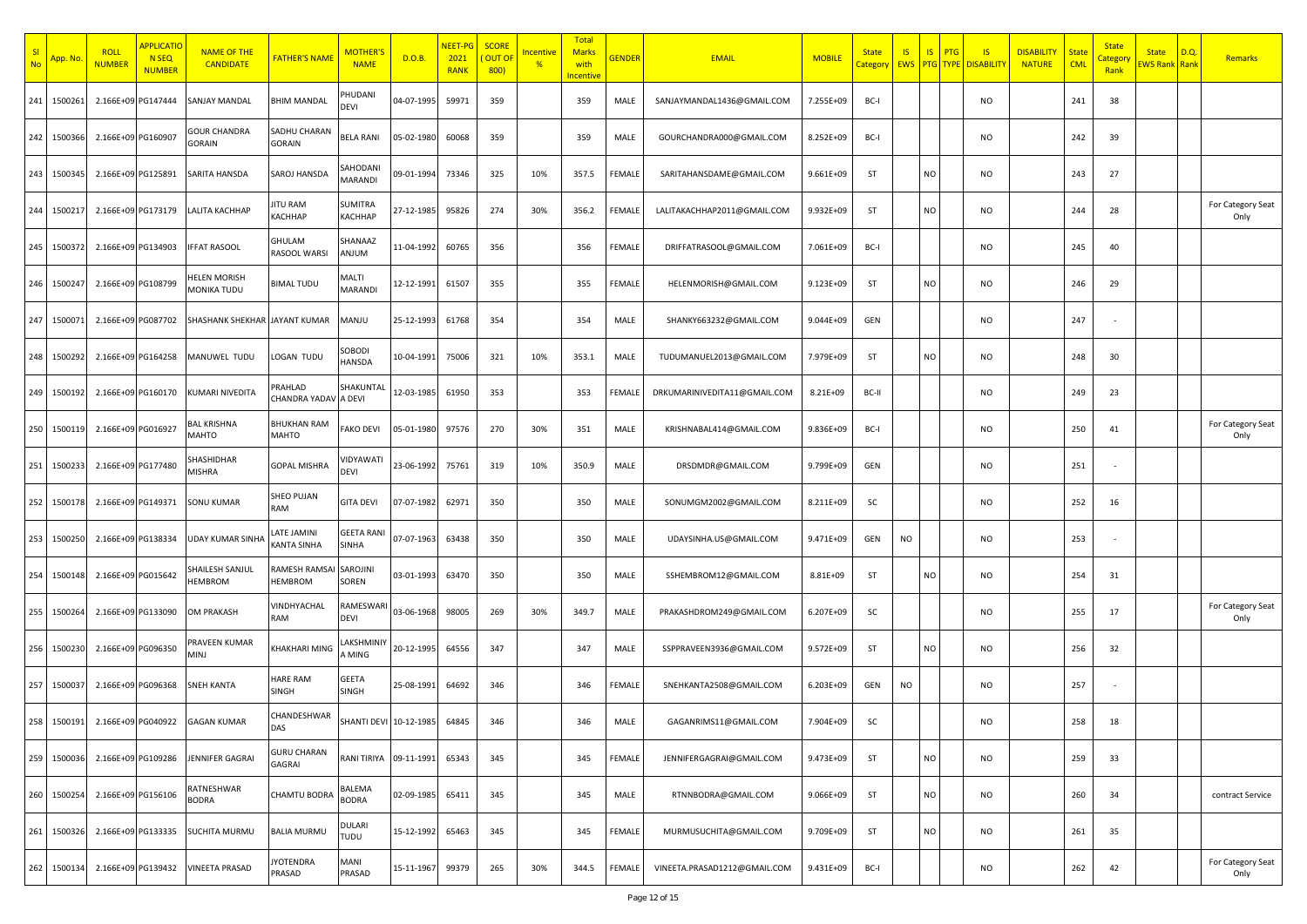| -SI<br><b>No</b> | App. No | <b>ROLL</b><br><b>NUMBER</b> | <b>APPLICATIC</b><br>N <sub>SEQ</sub><br><b>NUMBER</b> | <b>NAME OF THE</b><br><b>CANDIDATE</b> | <b>FATHER'S NAME</b>                 | <b>MOTHER'</b><br><b>NAME</b>           | D.O.B.     | NEET-PG<br>2021<br><b>RANK</b> | <b>SCORE</b><br>OUT OI<br>800) | Incentive<br>$\frac{9}{6}$ | Total<br><b>Marks</b><br>with<br>ncentive | <b>GENDER</b> | <b>EMAIL</b>                    | <b>MOBILE</b> | <b>State</b><br>Category | <b>IS</b> | S <br>PTG | IS<br><b>EWS PTG TYPE DISABILITY</b> | <b>DISABILITY</b><br><b>NATURE</b> | <b>State</b><br><b>CML</b> | <b>State</b><br><mark>Categor</mark><br>Rank | <b>State</b><br>EWS Rank Rank | D.Q. | <b>Remarks</b>                                              |
|------------------|---------|------------------------------|--------------------------------------------------------|----------------------------------------|--------------------------------------|-----------------------------------------|------------|--------------------------------|--------------------------------|----------------------------|-------------------------------------------|---------------|---------------------------------|---------------|--------------------------|-----------|-----------|--------------------------------------|------------------------------------|----------------------------|----------------------------------------------|-------------------------------|------|-------------------------------------------------------------|
| 263              | 150033  |                              | 2.166E+09 PG097006                                     | <b>KWEETY KUMARI</b>                   | KUNJ BIHARI<br>SINGH                 | NUTAN<br>KUMARI                         | 02-06-1991 | 65948                          | 343                            |                            | 343                                       | FEMALE        | DRKWEETY.SINGH23@GMAIL.COM      | 8.21E+09      | BC-II                    |           |           | NO                                   |                                    | 263                        | 24                                           |                               |      |                                                             |
| 264              | 1500090 |                              | 2.166E+09 PG130790                                     | NEERAJ KUMAR                           | CHANDRADEO<br>RAM                    | REKHA DEVI                              | 31-12-1992 | 66061                          | 343                            |                            | 343                                       | MALE          | NEERAJ1012026@GMAIL.COM         | $6.2E + 09$   | SC                       |           |           | <b>NO</b>                            |                                    | 264                        | 19                                           |                               |      | On Contract Service                                         |
| 265              | 1500149 | 2.166E+09 PG015191           |                                                        | MARY PUSHPA<br>MURMU                   | MANUEL<br>MURMU                      | <b>JASSY</b><br><b>JAYOTSNA</b><br>TUDU | 02-10-1993 | 66099                          | 343                            |                            | 343                                       | FEMALE        | MARY.PUSHPA222@GMAIL.COM        | 9.199E+09     | ST                       |           | <b>NO</b> | <b>NO</b>                            |                                    | 265                        | 36                                           |                               |      |                                                             |
| 266              | 150033  |                              | 2.166E+09 PG123455                                     | <b>JITENDRA KUMAR</b>                  | <b>AM AVATAR</b><br>SHAH             | ANJORI DEVI 07-04-1989                  |            | 66768                          | 341                            |                            | 341                                       | MALE          | JITENDRAKUMARSHAH42@GMAIL.COM   | 8.253E+09     | BC-I                     |           |           | NO                                   |                                    | 266                        | 43                                           |                               |      |                                                             |
| 267              | 1500259 |                              | 2.166E+09 PG119275                                     | SHIPRA SHIWANI                         | <b>BALKRISHN</b><br>PASWAN           | KIRAN DEVI                              | 05-01-1990 | 80082                          | 310                            | 10%                        | 341                                       | FEMALE        | SHIPRASHIWANI61@GMAIL.COM       | 7.871E+09     | SC                       |           |           | <b>NO</b>                            |                                    | 267                        | 20                                           |                               |      |                                                             |
| 268              | 150007  |                              | 2.166E+09 PG172143                                     | <b>SUNIL SOREN</b>                     | BENJAMIN<br>SOREN                    | SUSANA<br><b>JASMIE</b><br>MURMU        | 12-07-1994 | 67032                          | 340                            |                            | 340                                       | MALE          | SUNILSOREN94@GMAIL.COM          | 7.78E+09      | ST                       |           | <b>NO</b> | <b>NO</b>                            |                                    | 268                        | 37                                           |                               |      |                                                             |
| 269              | 1500020 |                              | 2.166E+09 PG137273                                     | PRABHAT RANJAN                         | RAM SINHASAN<br>SINGH                | GIRIJA DEVI                             | 15-02-1987 | 67120                          | 340                            |                            | 340                                       | MALE          | RANJANPRABHAT1987@GMAIL.COM     | 9.955E+09     | GEN                      |           |           | NO                                   |                                    | 269                        |                                              |                               |      |                                                             |
| 270              | 150035  |                              | 2.166E+09 PG129651                                     | <b>ASHISH KUMAR</b>                    | RAM KESHO<br>PRASAD GUPTA            | KANTI<br><b>GUPTA</b>                   | 04-06-1991 | 80802                          | 308                            | 10%                        | 338.8                                     | MALE          | CHOTUKR23@GMAIL.COM             | 9.955E+09     | GEN                      |           |           | NO                                   |                                    | 270                        |                                              |                               |      | <b>Currently Caste Not</b><br>included in BC-II<br>Category |
| 271              | 150011  |                              | 2.166E+09 PG162197                                     | NIRAJ KUMAR JHA                        | ATE PRIYA<br>RANJAN JHA              | PREETI JHA                              | 27-01-1969 | 67883                          | 338                            |                            | 338                                       | MALE          | NIRAJJHA.67@GMAIL.COM           | 9.836E+09     | GEN                      | <b>NO</b> |           | <b>NO</b>                            |                                    | 271                        |                                              |                               |      |                                                             |
| 272              | 1500196 |                              | 2.166E+09 PG162208                                     | <b>KIRAN KUMARI</b>                    | SITARAM<br>MANJHI                    | KLAWATI<br>DEVI                         | 20-05-1992 | 81545                          | 306                            | 10%                        | 336.6                                     | FEMALE        | KIRANTUDUPMCH@GMAIL.COM         | 8.71E+09      | ST                       |           | <b>NO</b> | <b>NO</b>                            |                                    | 272                        | 38                                           |                               |      |                                                             |
| 273              | 150001  |                              | 2.166E+09 PG128254                                     | RUPAM KUMARI                           | <b>DEV NARAYAN</b><br>PRASAD         | SANGEETA<br>DEVI                        | 24-11-1994 | 82535                          | 304                            | 10%                        | 334.4                                     | FEMALE        | RUPAMRIYA24@GMAIL.COM           | 9.573E+09     | BC-I                     |           |           | NO                                   |                                    | 273                        | 44                                           |                               |      |                                                             |
| 274              | 1500189 |                              | 2.166E+09 PG100258                                     | RAVI RANJAN<br><b>KUMAR</b>            | RAM NANDAN<br>RAM                    | KAMLA DEVI                              | 08-03-1991 | 69702                          | 334                            |                            | 334                                       | MALE          | RKRANJAN027@GMAIL.COM           | 6.209E+09     | SC                       |           |           | <b>NO</b>                            |                                    | 274                        | 21                                           |                               |      |                                                             |
| 275              | 150016  |                              | 2.166E+09 PG140124                                     | SHELLY ABHILASHA<br>KUJUR              | NOVEL ANIL<br>Kujur                  | <b>MOLINA</b><br>KUJUR                  | 11-09-1995 | 70671                          | 332                            |                            | 332                                       | FEMALE        | KUJURSHELLY840@GMAIL.COM        | 8.405E+09     | ST                       |           | <b>NO</b> | NO                                   |                                    | 275                        | 39                                           |                               |      |                                                             |
| 276              | 150038  |                              | 2.166E+09 PG127025                                     | DIKSHA                                 | <b>HARDWAR</b><br>SINGH              | <b>BIMLA</b><br>SINGH                   | 24-02-1994 | 72133                          | 328                            |                            | 328                                       | FEMALE        | DIKSHAA16@GMAIL.COM             | 7.759E+09     | GEN                      | <b>NO</b> |           | NO                                   |                                    | 276                        |                                              |                               |      |                                                             |
| 277              | 150007  |                              | 2.166E+09 PG150696                                     | SUPRIYA SINGH                          | BANKESHWAR<br>PRASAD SINGH           | gouri<br>SINGH                          | 25-07-1993 | 85009                          | 298                            | 10%                        | 327.8                                     | FEMALE        | SUPRIA157@GMAIL.COM             | 7.981E+09     | ST                       |           | <b>NO</b> | NO                                   |                                    | 277                        | 40                                           |                               |      | For Category Seat<br>Only                                   |
| 278              | 1500262 |                              | 2.166E+09 PG133614                                     | RINKEY GUPTA                           | <b>GOPAL PRASAD</b><br>SAH           | <b>INDIRA</b><br><b>GUPTA</b>           | 15-11-1988 | 72734                          | 326                            |                            | 326                                       | FEMALE        | DR.NIKHILNISHANT@REDIFFMAIL.COM | 8.789E+09     | BC-II                    |           |           | NO                                   |                                    | 278                        | 25                                           |                               |      |                                                             |
| 279              | 1500310 |                              | 2.166E+09 PG126031                                     | ANUPMA ASTHANA                         | <b>ANARDHAN</b><br>PRASAD<br>ASTHANA | ASHA DEVI                               | 23-09-1969 | 73003                          | 326                            |                            | 326                                       | FEMALE        | AYUSHIIIDOC19@GMAIL.COM         | 9.835E+09     | GEN                      | NO        |           | NO                                   |                                    | 279                        |                                              |                               |      |                                                             |
| 280              | 1500019 |                              | 2.166E+09 PG122540                                     | SHEFALI HANSDA                         | SUNIL KUMAR<br>ANSDA                 | <b>NANDITA</b><br>HANSDA                | 14-12-1995 | 85821                          | 296                            | 10%                        | 325.6                                     | FEMALE        | SHEFALIHANSDA714SH@GMAIL.COM    | 7.74E+09      | ST                       |           | NO        | NO                                   |                                    | 280                        | 41                                           |                               |      | For Category Seat<br>Only                                   |
| 281              | 1500379 |                              | 2.166E+09 PG071702                                     | <b>VISHAKHA KUMARI</b>                 | ARUN KUMAR<br><b>GUPTA</b>           | <b>RITA GUPTA</b>                       | 18-04-1993 | 86150                          | 295                            | 10%                        | 324.5                                     | FEMALE        | VISHAKHAGUPTA6533@GMAIL.COM     | 7.07E+09      | BC-II                    |           |           | <b>NO</b>                            |                                    | 281                        | 26                                           |                               |      | For Category Seat<br>Only                                   |
| 282              | 1500188 |                              | 2.166E+09 PG090415                                     | <b>MANISHA ORAON</b>                   | <b>GOBRA ORAON</b>                   | RITA ORAON 30-07-1996                   |            | 73793                          | 324                            |                            | 324                                       | FEMALE        | ORAONMANISHA008@GMAIL.COM       | 7.034E+09     | ST                       |           | <b>NO</b> | <b>NO</b>                            |                                    | 282                        | 42                                           |                               |      |                                                             |
| 283              | 1500327 |                              | 2.166E+09 PG131454                                     | RAHUL KUMAR<br>PANDEY                  | <b>MADAN KUMAR</b>                   | RANI<br>SUSHILA                         | 05-02-1992 | 73968                          | 324                            |                            | 324                                       | MALE          | DOCTORRAHUL12@GMAIL.COM         | 7.483E+09     | GEN                      | YES       |           | <b>NO</b>                            |                                    | 283                        | $\sim$                                       | 19                            |      |                                                             |
| 284              | 1500368 | 2.166E+09 PG160233           |                                                        | INDU REKHA<br>DUNGDUNG                 | EMILIUS<br><b>DUNGDUNG</b>           | MARY<br>GRACE<br>DUNGDUNG               | 06-11-1993 | 86664                          | 294                            | 10%                        | 323.4                                     | FEMALE        | INDURIMS@GMAIL.COM              | 9.123E+09     | ST                       |           | NO        | <b>NO</b>                            |                                    | 284                        | 43                                           |                               |      | For Category Seat<br>Only                                   |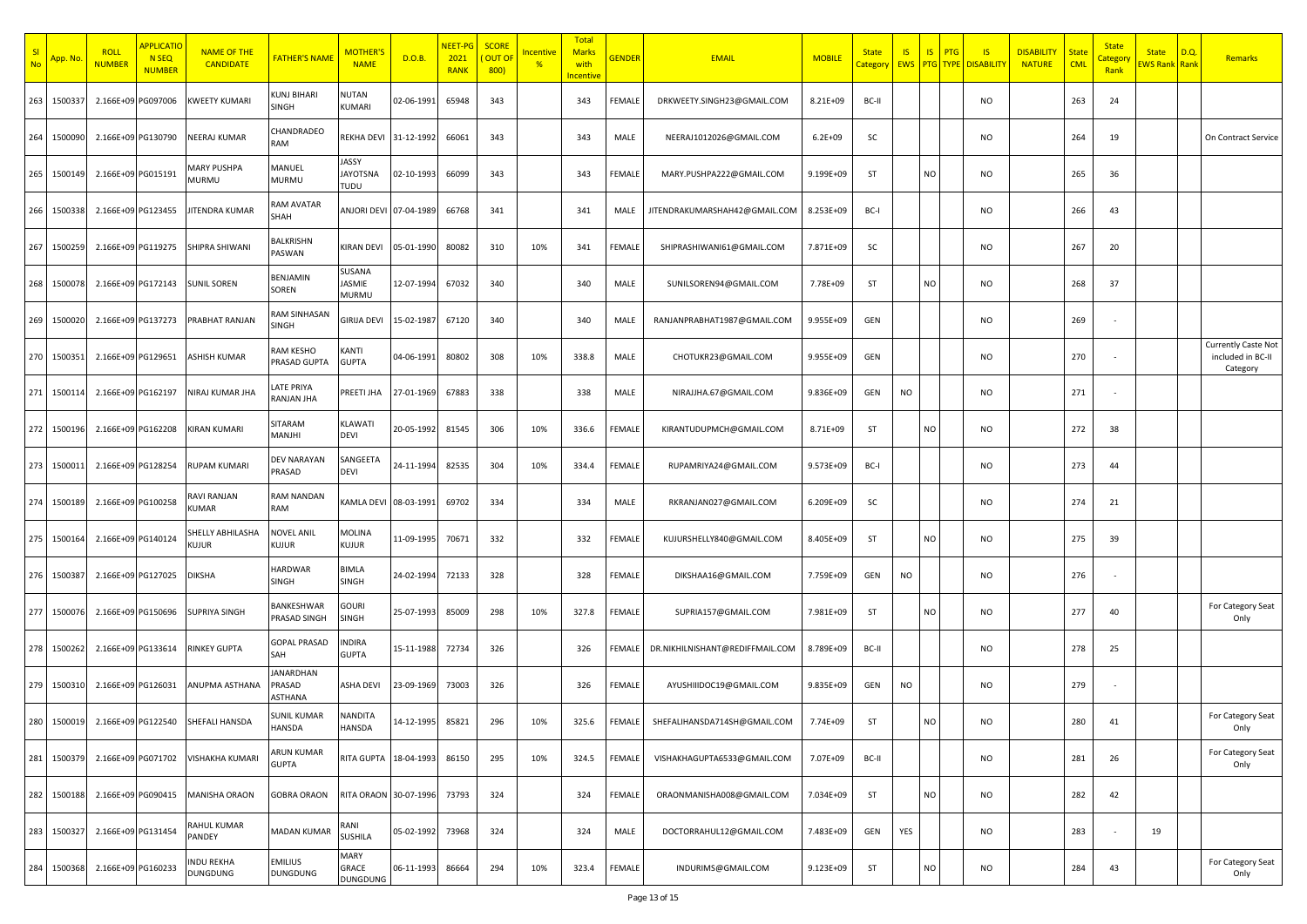| SI<br><b>No</b> | <mark>App. No</mark> | <b>ROLL</b><br><b>NUMBER</b> | <b>APPLICATIC</b><br>N <sub>SEQ</sub><br><b>NUMBER</b> | <b>NAME OF THE</b><br><b>CANDIDATE</b> | <b>FATHER'S NAME</b>              | MOTHER'<br><b>NAME</b>     | D.O.B.     | <b>NEET-PG</b><br>2021<br><b>RANK</b> | <b>SCORE</b><br><b>OUT OF</b><br>800) | ncentive<br>$\frac{9}{6}$ | <b>Total</b><br><b>Marks</b><br>with<br>ncentive | <b>GENDER</b> | <b>EMAIL</b>                 | <b>MOBILE</b> | <b>State</b><br><b>Category</b> | <b>IS</b><br><b>EWS PTG TYPE</b> | IS        | <b>PTG</b><br>$\overline{\mathsf{S}}$<br><b>DISABILITY</b> | <b>DISABILITY</b><br><b>NATURE</b> | <b>State</b><br><b>CML</b> | <b>State</b><br>Category<br>Rank | <b>State</b><br><b>WS Rank</b> Rank | D.Q. | <b>Remarks</b>                      |
|-----------------|----------------------|------------------------------|--------------------------------------------------------|----------------------------------------|-----------------------------------|----------------------------|------------|---------------------------------------|---------------------------------------|---------------------------|--------------------------------------------------|---------------|------------------------------|---------------|---------------------------------|----------------------------------|-----------|------------------------------------------------------------|------------------------------------|----------------------------|----------------------------------|-------------------------------------|------|-------------------------------------|
| 285             | 150005               | 2.166E+09 PG120778           |                                                        | <b>/ISHWAJEET</b><br>KARUNAMAY         | 3 IBHUTI<br>BHUSHAN<br>KARUNAMAY  | SELINA<br>TUDU             | 06-12-1992 | 74122                                 | 323                                   |                           | 323                                              | MALE          | VKARUNAMAY@GMAIL.COM         | 9.71E+09      | ST                              |                                  | <b>NO</b> | NO                                                         |                                    | 285                        | 44                               |                                     |      |                                     |
| 286             | 150030               | 2.166E+09 PG123342           |                                                        | SURAJ DEVA                             | <b>SURENDRA DAS</b>               | <b>UREKHA</b><br>DEVI      | 28-02-1991 | 74433                                 | 322                                   |                           | 322                                              | MALE          | SURAJDEV104@GMAIL.COM        | 6.208E+09     | SC                              |                                  |           | <b>NO</b>                                                  |                                    | 286                        | 22                               |                                     |      |                                     |
| 287             | 150019               | 2.166E+09 PG094334           |                                                        | KHUSHBOO MANDAL S P MANDAL             |                                   | RENU<br>MANDAL             | 29-11-1995 | 74560                                 | 322                                   |                           | 322                                              | FEMALE        | KHUSHBOO6975@GMAIL.COM       | 7.088E+09     | ST                              |                                  | <b>NO</b> | <b>NO</b>                                                  |                                    | 287                        | 45                               |                                     |      |                                     |
| 288             | 150000               |                              | 2.166E+09 PG091255                                     | VIKASH MINZ                            | BANDHAN<br>ORAON                  | SANYUKTA<br>DEVI           | 11-12-1993 | 75015                                 | 321                                   |                           | 321                                              | MALE          | VEENVEE7@GMAIL.COM           | 9.113E+09     | ST                              |                                  | <b>NO</b> | NO                                                         |                                    | 288                        | 46                               |                                     |      |                                     |
| 289             | 150021               | 2.166E+09 PG119711           |                                                        | SEEMA KUMARI                           | MURARI PRASAD<br><b>BARNWAL</b>   | KIRAN DEVI                 | 25-03-1983 | 76099                                 | 318                                   |                           | 318                                              | FEMALE        | SEEMA.BARNWAL10@GMAIL.COM    | 8.271E+09     | GEN                             |                                  |           | <b>NO</b>                                                  |                                    | 289                        |                                  |                                     |      |                                     |
| 290             | 1500232              | 2.166E+09 PG108269           |                                                        | SNEHA NIDHI LUGUN NAWIN LUGUN          |                                   | NAMITA<br>UGUN.            | 26-09-1996 | 76346                                 | 318                                   |                           | 318                                              | FEMALE        | SNEHAAGUSTIE@GMAIL.COM       | 8.298E+09     | ST                              |                                  | <b>NO</b> | <b>NO</b>                                                  |                                    | 290                        | 47                               |                                     |      |                                     |
| 291             | 150003               | 2.166E+09 PG164899           |                                                        | <b>BHABANI MANDAL</b>                  | BRAJA MOHAN<br>MANDAL             | CHANCHAL<br>MANDAL         | 08-02-1995 | 89355                                 | 288                                   | 10%                       | 316.8                                            | FEMALE        | MBHABANI4@GMAIL.COM          | 7.992E+09     | SC                              |                                  |           | <b>NO</b>                                                  |                                    | 291                        | 23                               |                                     |      |                                     |
| 292             | 1500184              |                              | 2.166E+09 PG021299                                     | GAURAV HEMBROM                         | SIDIU HEMBROM                     | NANDI<br><b>HEMBROM</b>    | 21-12-1992 | 76913                                 | 316                                   |                           | 316                                              | MALE          | HEMBROMGAURAV92@GMAIL.COM    | 9.304E+09     | ST                              |                                  | <b>NO</b> | <b>NO</b>                                                  |                                    | 292                        | 48                               |                                     |      |                                     |
| 293             | 1500391              | 2.166E+09 PG166265           |                                                        | ANJALEE JUHI                           | PRAMOD KUMAR                      | SALEN<br><b>TOPPO</b>      | 19-10-1994 | 77263                                 | 316                                   |                           | 316                                              | FEMALE        | ANJALI.JUHI94@GMAIL.COM      | 8.002E+09     | GEN                             |                                  |           | <b>NO</b>                                                  |                                    | 293                        |                                  |                                     |      | Non Creamy Layer<br>C/C IS Required |
| 294             | 150010               | 2.166E+09 PG100973           |                                                        | SARITA TIGGA                           | <b>KISHUN TIGGA</b>               | ANITA TIGGA 02-08-1992     |            | 78153                                 | 314                                   |                           | 314                                              | FEMALE        | SARITATIGGA97@GMAIL.COM      | 8.092E+09     | <b>ST</b>                       |                                  | <b>NO</b> | <b>NO</b>                                                  |                                    | 294                        | 49                               |                                     |      |                                     |
| 295             | 1500142              | 2.166E+09 PG144147           |                                                        | ANGEL SWATI GURIA                      | LUCAS GURIA                       | PRASANN<br>GURIA           | 10-03-1994 | 78193                                 | 314                                   |                           | 314                                              | FEMALE        | GURIAANGELSWATI@GMAIL.COM    | 9.471E+09     | <b>ST</b>                       |                                  | <b>NO</b> | NO                                                         |                                    | 295                        | 50                               |                                     |      |                                     |
| 296             | 150030               | 2.166E+09 PG127120           |                                                        | PRAGYA MANINI                          | ASHOK KUMAR<br><b>BHAGAT</b>      | SHOBHA<br><b>BHAGAT</b>    | 19-09-1991 | 78738                                 | 312                                   |                           | 312                                              | FEMALE        | PRAGYAMANINIBHAGAT@GMAIL.COM | 8.293E+09     | ST                              |                                  | <b>NO</b> | <b>NO</b>                                                  |                                    | 296                        | 51                               |                                     |      |                                     |
| 297             | 150031               | 2.166E+09 PG173537           |                                                        | ALOK KUMAR<br>SRIVASTAVA               | BIRESHWAR<br>SARAN<br>SRIVASTAVA  | <b>BACHI</b><br>SRIVASTAVA | 24-07-1973 | 79402                                 | 311                                   |                           | 311                                              | MALE          | ALOKKRSRI@YAHOO.COM          | 9.431E+09     | GEN                             |                                  |           | <b>NO</b>                                                  |                                    | 297                        |                                  |                                     |      |                                     |
| 298             | 150001               | 2.166E+09 PG067815           |                                                        | SONALI SOREN                           | BHAGWAN<br>SOREN                  | SUKULMON<br>SOREN          | 27-03-1994 | 80988                                 | 307                                   |                           | 307                                              | FEMALE        | MANGALCOOL222@GMAIL.COM      | 9.577E+09     | ST                              |                                  | NO        | NO                                                         |                                    | 298                        | 52                               |                                     |      |                                     |
| 299             | 150031               | 2.166E+09 PG170257           |                                                        | PRIYANKA BAHANDA                       | <b>ARKESHWAR</b><br>BAHANDA       | PADMINI<br>KORAH           | 10-06-1994 | 93604                                 | 279                                   | 10%                       | 306.9                                            | FEMALE        | PRIYANKA.SONA.24@GMAIL.COM   | 7.21E+09      | ST                              |                                  | <b>NO</b> | NO                                                         |                                    | 299                        | 53                               |                                     |      | For Category Seat<br>Only           |
| 300             | 1500185              | 2.166E+09 PG059954           |                                                        | SHAILESH KUMAR                         | <b>BRAHMADEO</b><br><b>MANDAL</b> | NIRMALA<br>DEVI            | 13-04-1987 | 82374                                 | 304                                   |                           | 304                                              | MALE          | SHAILESH21RIMS@GMAIL.COM     | 8.34E+09      | ST                              |                                  | <b>NO</b> | NO                                                         |                                    | 300                        | 54                               |                                     |      |                                     |
| 301             | 1500267              | 2.166E+09 PG100027           |                                                        | AKASH BHENGRA                          | MAU BHENGRA                       | BASANTI<br>BHENGRA         | 06-07-1990 | 94950                                 | 275                                   | 10%                       | 302.5                                            | MALE          | AKASHBHENGRA05@GMAIL.COM     | 8.804E+09     | ST                              |                                  | <b>NO</b> | NO                                                         |                                    | 301                        | 55                               |                                     |      | For Category Seat<br>Only           |
| 302             | 1500145              |                              | 2.166E+09 PG149945                                     | KIRTI TIRKEY                           | <b>BHATU ORAON</b>                | MANGLESH<br>ARI DEVI       | 28-02-1990 | 83639                                 | 301                                   |                           | 301                                              | FEMALE        | KIRTI.TIRKEY@GMAIL.COM       | 8.651E+09     | ST                              |                                  | <b>NO</b> | <b>NO</b>                                                  |                                    | 302                        | 56                               |                                     |      | For Category Seat<br>Only           |
| 303             | 1500307              | 2.166E+09 PG149460           |                                                        | ANNA ANISHA TETE                       | AJIT KUMAR TETI                   | SHAILBALA<br>SORENG        | 02-10-1995 | 83719                                 | 301                                   |                           | 301                                              | FEMALE        | ANNATETE10@GMAIL.COM         | 7.25E+09      | ST                              |                                  | <b>NO</b> | <b>NO</b>                                                  |                                    | 303                        | 57                               |                                     |      | For Category Seat<br>Only           |
| 304             | 1500336              |                              | 2.166E+09 PG163502                                     | <b>JINID KANDULNA</b>                  | KOMAL<br>KANDULNA                 | BISHWASI<br>KANDULNA       | 18-03-1993 | 83739                                 | 301                                   |                           | 301                                              | FEMALE        | JINID.KANDULNA@GMAIL.COM     | 7.061E+09     | ST                              |                                  | <b>NO</b> | <b>NO</b>                                                  |                                    | 304                        | 58                               |                                     |      | For Category Seat<br>Only           |
| 305             | 1500334              | 2.166E+09 PG127681           |                                                        | PUSPANJALI NAG                         | <b>KRISHNA NAG</b>                | PRANJALI<br>NAG            | 13-07-1993 | 84116                                 | 300                                   |                           | 300                                              | FEMALE        | NAGPUSPANJALI2244@GMAIL.COM  | 8.917E+09     | <b>ST</b>                       |                                  | <b>NO</b> | <b>NO</b>                                                  |                                    | 305                        | 59                               |                                     |      | For Category Seat<br>Only           |
| 306             | 1500270              | 2.166E+09 PG152291           |                                                        | KISLAY ANKITA TUDU                     | <b>NAVIN PRAKASH</b><br>TUDU      | ELIZABETH<br>TUDU          | 10-06-1995 | 96464                                 | 272                                   | 10%                       | 299.2                                            | FEMALE        | TUDUANKITA@GMAIL.COM         | 7.98E+09      | ST                              |                                  | <b>NO</b> | <b>NO</b>                                                  |                                    | 306                        | 60                               |                                     |      | For Category Seat<br>Only           |